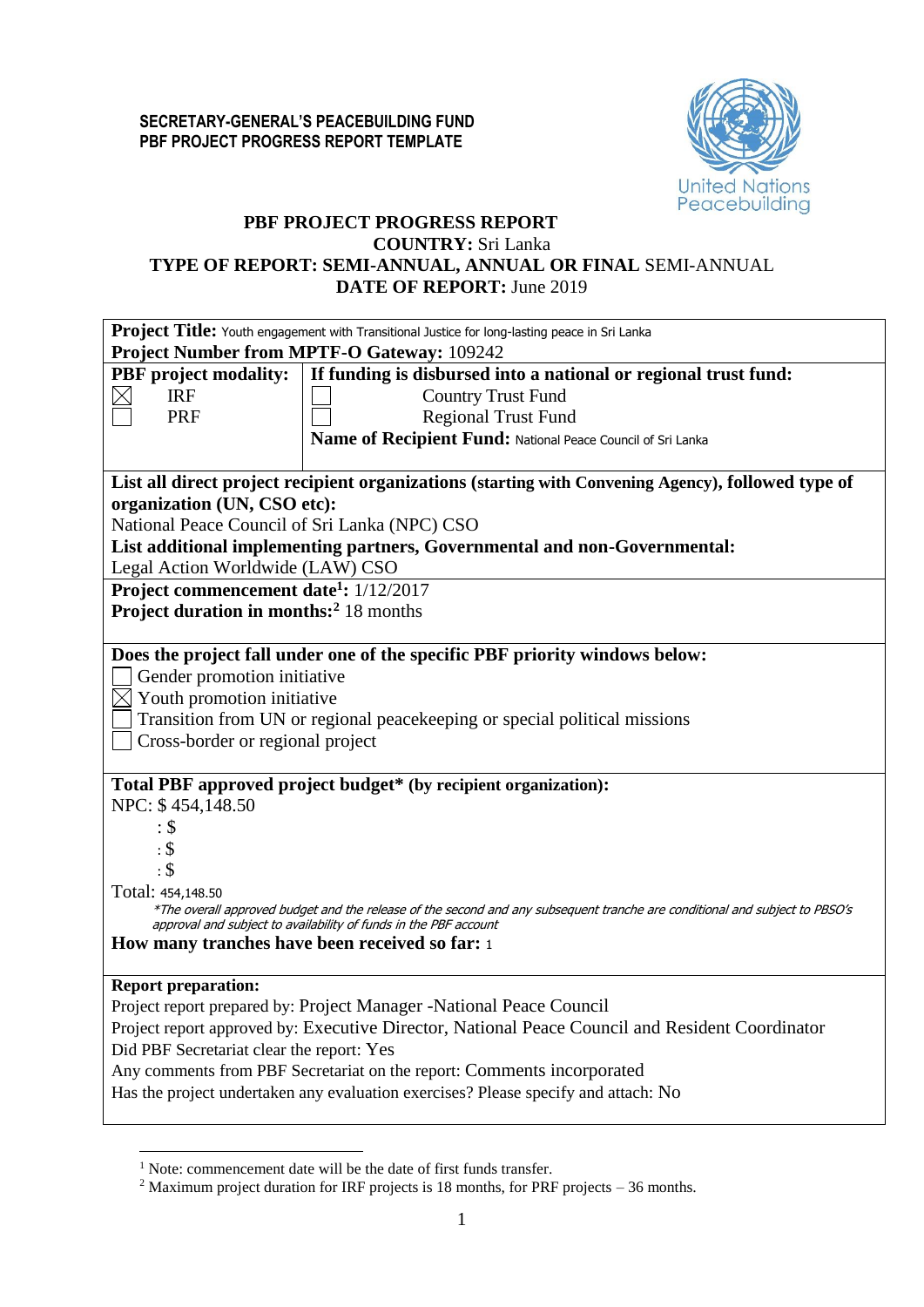### *NOTES FOR COMPLETING THE REPORT:*

- *Avoid acronyms and UN jargon, use general / common language.*
- *Be as concrete as possible. Avoid theoretical, vague or conceptual discourse.*
- *Ensure the analysis and project progress assessment is gender and age sensitive.*

# **PART 1: RESULTS PROGRESS**

### **1.1 Overall project progress to date**

Briefly explain the **status of the project** in terms of its implementation cycle, including whether all preliminary/preparatory activities have been completed (1500 character limit): The project has reached its end stage and has exceeded the targets in terms of numbers reached. NPC has reached 1,780 young leaders across the country with direct workshops and follow-up activities (including 893 women and 214 war victims.) Under Outcome 2, TJ trainings have been conducted in 12 universities, and 08 universities have completed their follow-ups. Under Outcome 3, 10 TJ workshops and follow-ups were successfully conducted covering youth from 21 districts. A key achievement during this reporting period is the successful completion of the Youth Peace Champions Event in April which brought together key actors from the project. Trained youth leaders, student activists in reconciliation, and law students were invited to network with each other, share experiences and lessons learned, and to listen to high-level speakers on transitional justice. Transitional justice policymakers from SCRM, ONUR and OMP attended the event to present the work and progress that the GoSL has made on transitional justice. They also took the opportunity to listen to the young men and women and learn about the concerns, views, hopes. They young transitional justice champions also spoke of the experiences they gained through the project. Funds are being negotiated from The Deutsche Gesellschaft für Internationale Zusammenarbeit (GIZ) and Helvetas Sri Lanka to continue and sustain the work beyond UNPBF's financial support.

Given the recent/current political/peacebuilding/ transition situation/ needs in the country, has the project been/ does it continue to be **relevant** and well placed to address potential conflict factors/ sources of tensions/ risks to country's sustaining peace progress? Please illustrate. If project is still ongoing, are any adjustments required? (1500 character limit)

During the championship event it was visible that how young people can be a creative force and be the ambassadors for the people and reconciliation in Sri Lanka. The appointment of the commissioners for the Office for Reparations was a sign that the GoSL is still interested in the TJ process, regardless of political power struggles. However, achieving reconciliation and sustainable peace in Sri Lanka has become more complex due to the unforeseen actions of Islamic State (IS) and its local affiliates. In the aftermath of the IS attacks on Easter Sunday 2019 the priorities of the GoSL, and Sri Lankan people, has been to ensure national and personal security. The terrorist attacks shifted national focus towards national security rather than Human Rights or reconciliation. Political forces are gaining momentum by taking advantage of the situation and fueling racism through mainstream media and social media. This situation poses a grave challenge to addressing post-war reconciliation issues. Unless reconciliation and transitional justice are championed, they are likely to be subordinated to other imperatives. One of the issues is the lack of political champions who promote the acceptance and practice of universal values. This includes the protections of minority rights within the overarching framework of pluralism.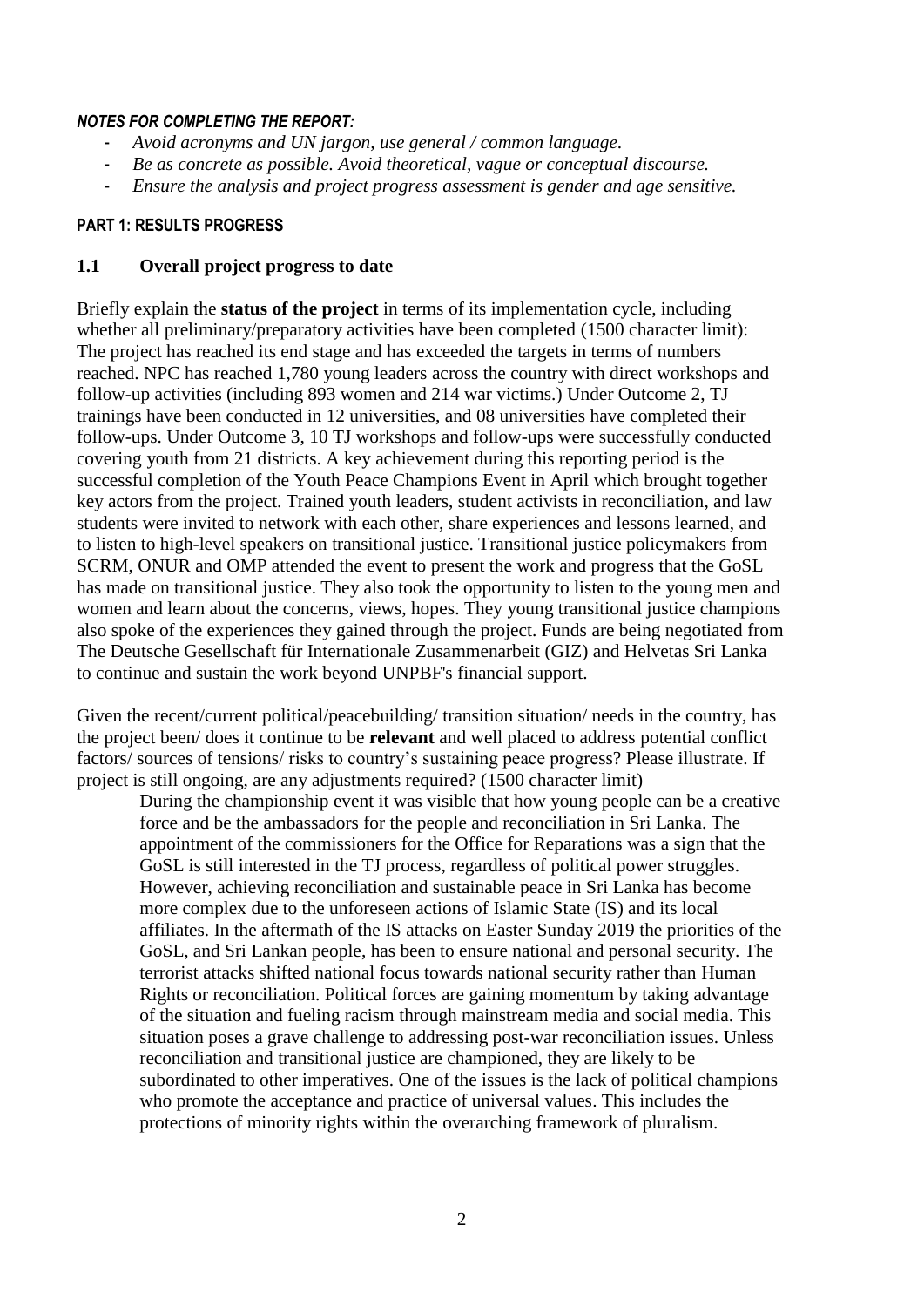In a few sentences, summarize **what is unique/ innovative/ interesting** about what this project is trying/ has tried to achieve or its approach (rather than listing activity progress) (1500 character limit).

In most sectors of society in SL, there is little knowledge of the TJ process which the country has embarked upon in its search for peace. This project intended to provide space for youth to understand and support the process of transitional justice. The initiative succeeded in mobilizing the energy and idealism of youth in a variety of innovative ways. This included trained students conducting awareness programs for peers through organizing debates and theatre performances. As a result, the project expanded. At some events there were over 500 participants. Another key focus of the project has been to improve youth engagement in the TJ process, supporting their growth as mediators within their communities. The project established links between youth and policymakers leading the national TJ process enabling them to be involved in the ongoing national discussion on issues related to reconciliation. The project also encouraged youth to take ownership of post-war reconciliation efforts. Young people's creativity was harnessed to bring in the different perspectives on TJ cutting across ethnic divides. All this helped reduce the vulnerability of youth to one-sided nationalist propaganda and activities that continue to impede the country's post-war peacebuilding and reconciliation efforts.

Considering the project's implementation cycle, please **rate this project's overall progress towards results to date**:

on track with significant peacebuilding results

In a few sentences summarize **major project peacebuilding progress/results** (with evidence), which PBSO can use in public communications to highlight the project (1500 character limit):

Youth from 12 universities and 21 districts across the country met in Colombo for a three-day Youth Peace Champions Event in Colombo. The event displayed creative initiatives by students to explain the concepts of TJ, dispel misconceptions and deliver the message of peacebuilding to the grassroots. Through stage dramas, debates, workshops, short films, interviews and surveys the youth conveyed their messages to the audience. During the event the students came up with over 100 recommendations on how the government, civil societies, the UN, media, and victims could contribute to the effective implementation of TJ and reconciliation in Sri Lanka. They also had the opportunity to raise their questions with officials from the UN, SCRM, OMP, ONUR, and civil society representatives on the progress and prospects for TJ in the country. Working in groups, the young people discussed levels of awareness of TJ in their areas, what they had done to educate the public, and the challenges they faced while taking TJ to the grassroots. A sustainable Human Rights clinic at Jaffna University was designed and set to be fully established by July 2019. With clinical education as part of the law degree, in addition to the integration of the syllabus provided relating to social law, the project has benefited a practical Human Rights education to law students of Jaffna University.

In a few sentences, explain how the project has made **real human impact**, that is, how did it affect the lives of any people in the country – where possible, use direct quotes that PBSO can use in public communications to highlight the project (1500 character limit):

"There are lots of conflicting narratives about transitional justice in our society. People in our district fault different groups for rights abuses, war crimes and victims' situations. It's important to use our time and energy to develop a positive discourse by engaging with different groups and communities. In our discussions, we can explain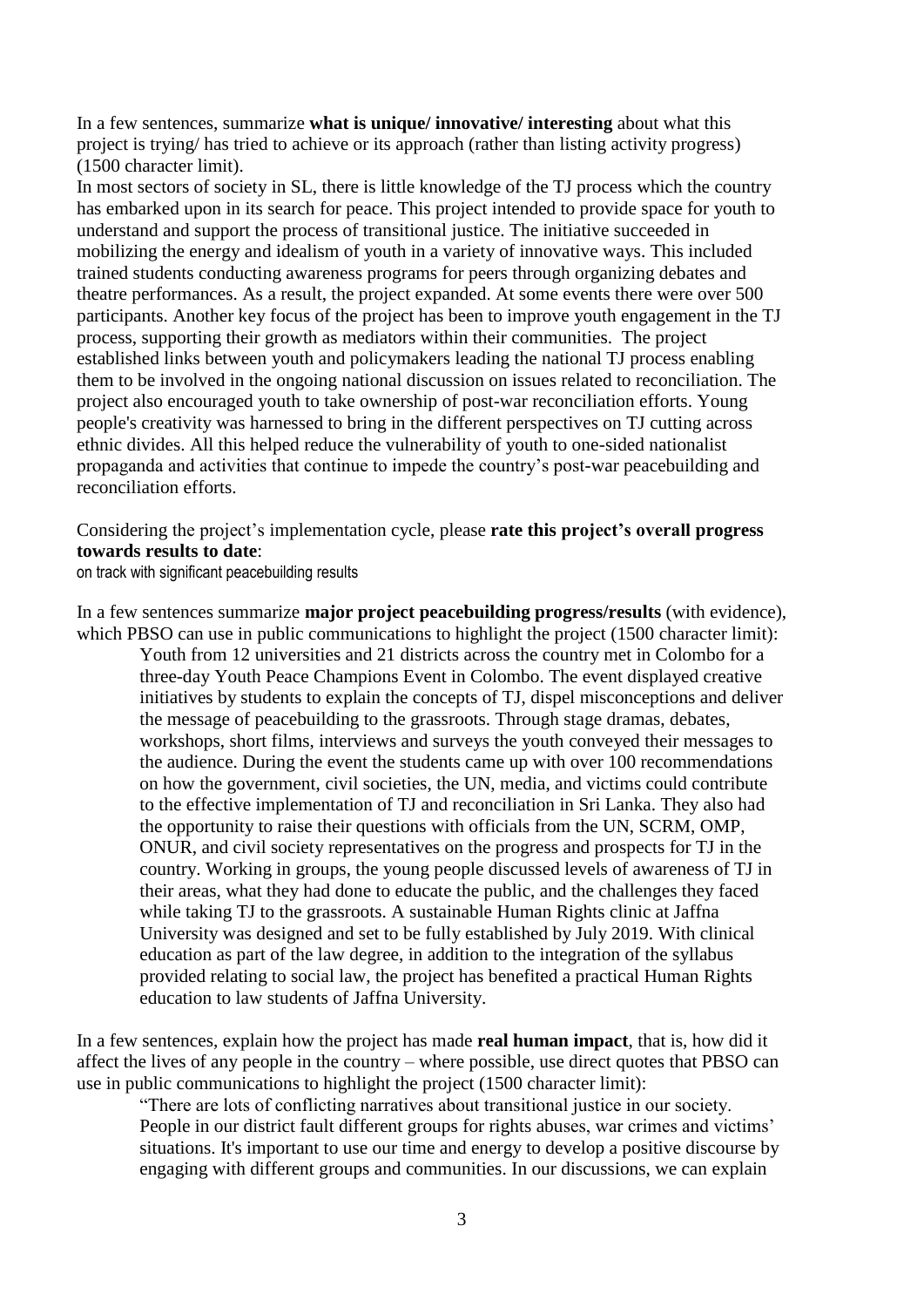to people about how the transitional justice processes in other countries also took a long time to resolve people's issues. We can tell them, similarly, in Sri Lanka, too, it will take time." 24-year-old Gowritharan, third-year student of the Faculty of Science in Jaffna University.

"It is important for university students to be aware about transitional justice and be involved in the national level process. We join the larger society after completing our education. We shape opinions and we take up positions of importance in work places and society. So our role is crucial in the implementation of transitional justice and also in building peace." A.M. Kumari, age 23, University of Ruhuna

"Youth are generally very positive. They are able to communicate and convey right messages to their local communities. They have the agency and vital energy to mobilize people. In a context in which the older generation has fixed ideas it is necessary to make youth understand complex and difficult aspects of transitional justice. So our engagement is crucial if we are to see successful outcomes." Kalitha, age 23, University of Sabaragamuwa

If the project progress assessment is **on-track**, please explain what the key **challenges** (if any) have been and which measures were taken to address them (1500 character limit).

Sri Lanka is still trying to deal with the aftermath of the 30 year long ethnic war which ended in 2009. Unfortunately, the Easter Sunday terrorist attacks and the Islamophobic narrative which has been promoted by our political leaders, is once again leading the country in the direction of ethnic conflict. The new ethnic polarization has led to the first post-independence GoSL in which there is no Muslim representation at the ministerial level. Political discussions are focusing largely on national security at the cost of reconciliation process. Among the serious issues that followed the Easter bombing was the eruption of anti-Muslim violence by organized groups, which led to the destruction of public and private property. It is also important to consider the prevailing situation when carrying out the remaining project activities. The universities closed for a month due to security reasons, hence, follow-up activities in three universities are still on hold. All upcoming follow-ups will include the critical discussion on youth's role in countering extremist violence and online and off-line hate speech culture. A youth opinion survey will be conducted on the perception of the reconciliation process and will investigate how youth perceive the peacebuilding efforts after the Easter Sunday terrorist attacks.

If the assessment is **off-track**, please list main reasons/ **challenges** and explain what impact this has had/will have on project duration or strategy and what **measures** have been taken/ will be taken to address the challenges/ rectify project progress (1500 character limit): N/A

Please attach as a separate document(s) any materials highlighting or providing more evidence for project progress (for example: publications, photos, videos, monitoring reports, evaluation reports etc.). List below what has been attached to the report, including purpose and audience.

- 1. University of Jaffna, Sri Lanka Case Study 1
- 2. University of Ruhuna, Sri Lanka Case Study 2
- 3. Eastern University, Sri Lanka Case Study 3
- 4. South Eastern University of Sri Lanka Case Study 4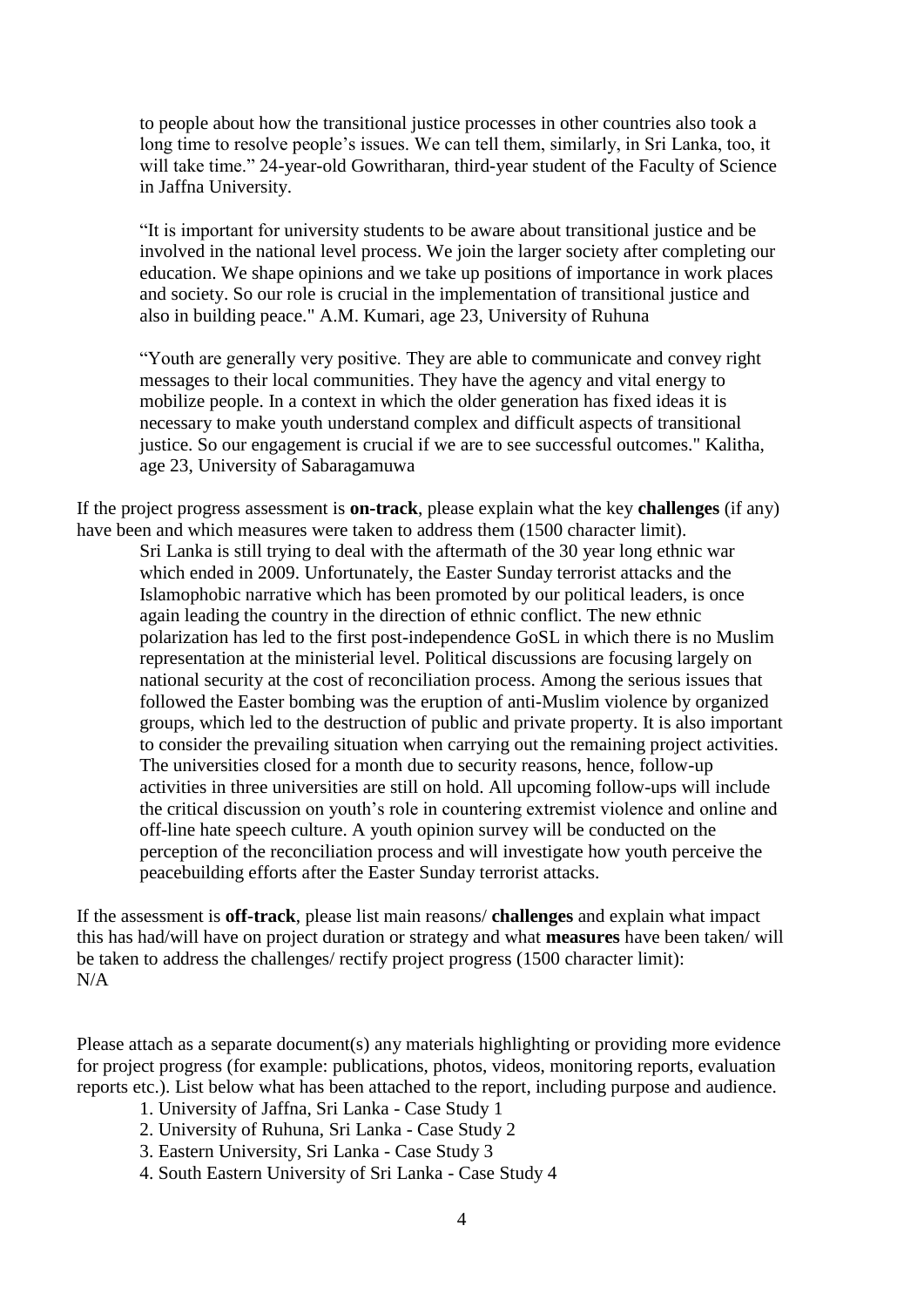5. Sabaragamuwa University of Sri Lanka - Case Study 5 6. Youth Leaders Mobilize Grassroots' Support for Transitional Justice - Case Study A. Mary Dinishiya – Jaffna district B. Banuka Lanka Edirisinghe – Kurunegala district C. Milanka Gajamanna – Badulla D. Piyumal Athukorala – Matara district 7. Project Brief 8. Youth Recommendations for Government, Victims, Media, Civil Societies and United Nations 9. Special message from United Nations Secretary-General's Envoy on Youth for the Youth Peace Champions Event 10. Report - North and South dialogue on dealing with Past 11. LAW Workshops with University of Jaffna Law Department

12. #SLyouth4TJ

# **1.2 Result progress by project outcome**

*The space in the template allows for up to four project outcomes. If your project has more approved outcomes, contact PBSO for template modification.*

**Outcome 1:** Ethnically diverse law students develop legal knowledge and skills required to help advocate for and implement a transitional justice mechanism

### **Rate the current status of the outcome progress: on track**

**Progress summary:** *Describe main progress under this Outcome made during the reporting period (for June reports: January-June; for November reports: January-November; for final reports: full project duration), including major output progress (not all individual activities). If the project is starting to make/ has made a difference at the outcome level, provide specific evidence for the progress (quantitative and qualitative) and explain how it impacts the broader political and peacebuilding context. Where possible, provide specific examples of change the project has supported/ contributed to as well as, where available and relevant, quotes from partners or beneficiaries about the project and their experience. (3000 character limit)?* 

LAW held two workshops with Jaffna Law Department in May 2019 on Clinic Design Workshop and Clinic Content Workshop (see annex.) The workshops covered intended learning outcomes for the courses; content for CLE I, including readings on public interest litigation as a module and readings on Theories of Law; discussions on how to adapt the Harvard curriculum to the Sri Lanka context; methods of evaluating the students' performance, accreditation, number of credits, and general incorporation of the clinic into the LLB degree.

As LAW's partnership agreement with the National Peace Council ended on 31st May 2019, the opening of the clinic will occur outside of the implementation period. It is noteworthy that at the project conception phase it was envisioned that the clinic would be outside of the law degree curriculum. It was planned as a volunteer clinic where a small number of students would gain practical legal experience through extracurriculum projects. However, following the study tour to Harvard International Human Rights Clinic, Jaffna Law Department adopted the much more ambitious plan of creating a clinic as part of the law degree that approximately 30 students per year can elect in a course that will carry credit. Hence, the clinic will reach more students and will be inherently sustainable, availing a clinical education to law students of Jaffna University well into the future – a significant achievement.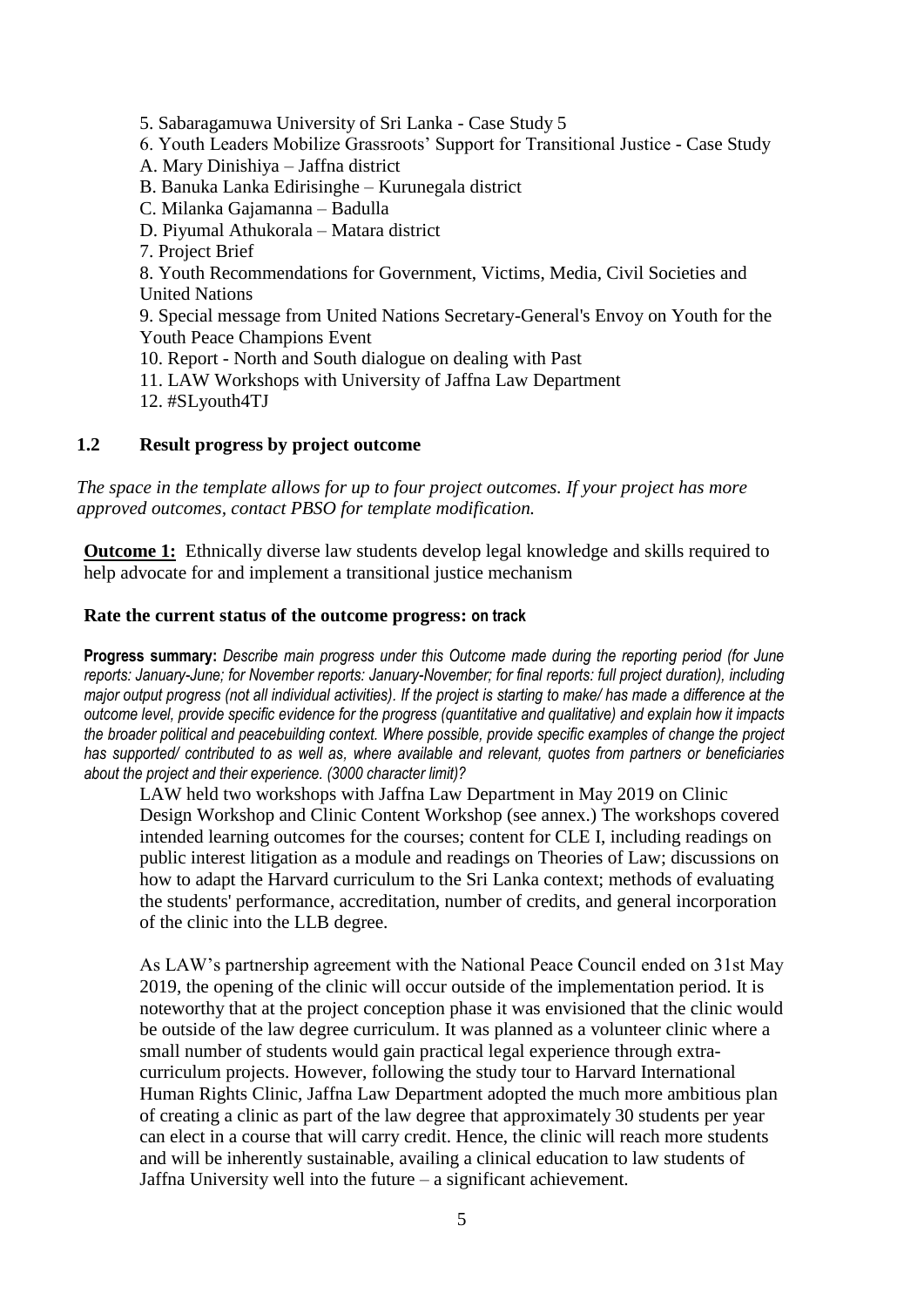Regarding Curriculum Development, one further syllabus was provided by Harvard IHRC, facilitated by LAW (total 4), relating to public interest litigation.

**Outcome 2:** Ethnically diverse university students help disseminate correct information and facilitate dialogue on transitional justice and reconciliation benefits and approaches

### **Rate the current status of the outcome progress: on track with significant peacebuilding results**

#### **Progress summary:** *(see guiding questions under Outcome 1)*

The purpose of this outcome was to initiate a discussion on TJ in twelve Sri Lankan universities. Youth has previously been a volatile segment in Sri Lankan society and have revolted against the state on at least three occasions, but there has hardly been any initiative to bring them into the discussion on the TJ and reconciliation processes.

Workshops in 12 universities were carried out and 08 follow up have been completed so far. Up to now, 547 (F-365; M-182) students have participated. From the last reporting to this reporting, a further 03 TJ workshops and another 03 follow-ups have been conducted. Even though the workshops targeted students at the universities, in some cases faculty deans and senior lectures in political science sections also took part in the activities. Most of the university coordinators who organised the workshops in the universities were present at the Youth Peace Champions Event. This shows the commitment and interest of the intellectuals for the project and topic. The students had an opportunity to present their creative initiatives such as street drama, opinion surveys, and discuss about the successes and challenges. The Youth Peace Champion Event also contributed to a bonding feeling amongst youth and reinforced the fact that they are not alone in carrying out this difficult task. Most of the universities expressed the interest to continue the involvement. The updated post workshop evaluations during this reporting period indicate that 82 % of students started to believe that TJ is essential for SL, more than 71% students have said that TJ is important to achieve reconciliation in Sri Lanka. 94 % have said the workshop was relevant to current political context in Sri Lanka. 97% students have mentioned that they will clarify myths on TJ to their friends and community leaders. 96 % students mentioned that the training inspired them to take action and helped them to gain confidence to pass on knowledge to others. It is evident that university students have initiated positive dialogues on TJ with their peers in the universities.

**Outcome 3:** Community youth leaders are mobilized to increase understanding of peace building within local youth groups

#### **Rate the current status of the outcome progress: on track**

#### **Progress summary:** *(see guiding questions under Outcome 1)*

Most of the activities in this outcome were completed during the previous reporting period. Under this outcome, all TJ trainings have been completed on due time (21 districts combined in 10 two-days residential programs, with the participation of 427 grassroots level leaders (M-272; F-155.) During this reporting period, two more youth led follow-up session were completed to cover all project follow up activities. The youth participants of 21 different districts follow-up increased to 703. This include youth district leaders representing various youth clubs and CSOs (M-348; F-355.) The grassroots level sessions were organised as pocket meetings with 20-25 influential youth in informal settings. One of the main learnings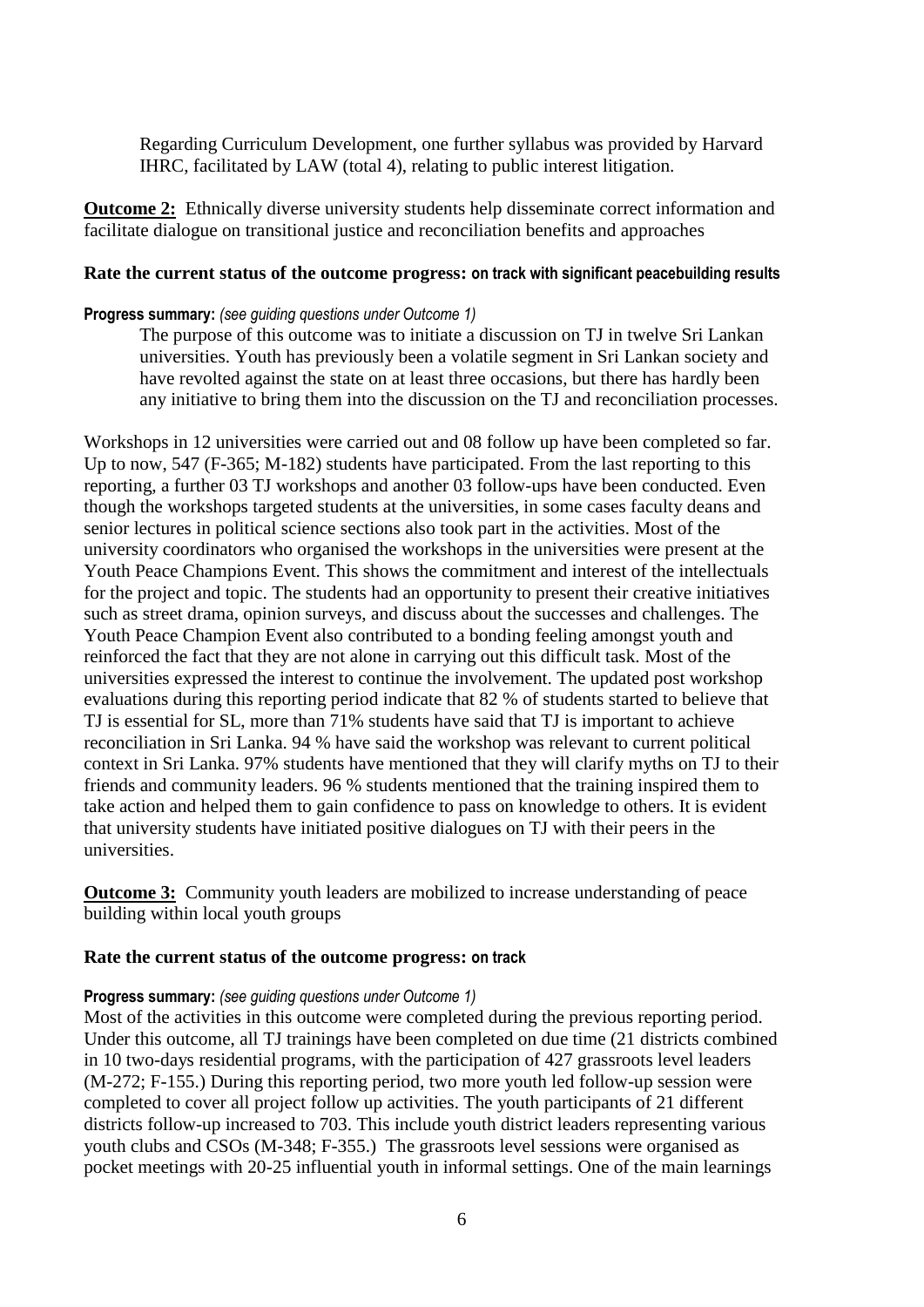that emerged in the discussions were the stereotypes that exist and how those eventually feeds into mistrust and misunderstandings of TJ. For instance, youth from war-torn areas in the north firmly believed that Sinhalese people were not affected by the war, and even with the knowledge of war crimes being committed by Sri Lankan military, Sinhalese people protect them. On the other hand, youth from South were certain that LTTE took arms without a reason and all Tamil people are supporters of LTTE. Social media and cyber space functions as an unrestricted space where Sri Lankan youth express their views and it is evident that the hate speech and fake news penetrate to younger generations. Apart from the physical distance between the South and North, these youngsters are disconnected in many levels despite living in the same country. If Sri Lanka is looking to create a pluralistic society, youth in Sri Lanka should be given a platform to converse with others with different ideologies. Even though there are is no specific intervention within the project to initiate a North-South dialogue, youth expressed their interest to NPC to conduct a dialogue between North and South. With Technical Support and Consultation by INMEDIO, Germany and external funding by Robert Bosch Association, NPC brought together youth from North and from South to have a face to face dialogue on their aspirations, insecurities and fears. A 4-day intensive workshop with those from another community with an alternative or conflicting ethno-political perspective pushed the youth to investigate the ethnic conflict in Sri Lanka with a critical stance.

# **Outcome 4:**

# **Rate the current status of the outcome progress: Please select one**

**Progress summary:** *(see guiding questions under Outcome 1)* 

# **1.3 Cross-cutting issues**

| <b>National ownership:</b> How has the | From the beginning of the project, the Secretariat for            |
|----------------------------------------|-------------------------------------------------------------------|
| national government demonstrated       | Coordinating Reconciliation Mechanisms (SCRM) which               |
| ownership/commitment to the project    | operates under the Prime Minister's Office was positively         |
| results and activities? Give specific  | involved in all project activities. In all 22 university and      |
| examples. (1500 character limit)       | grassroots level youth trainings, SCRM's representatives          |
|                                        | participated as resource persons and had productive               |
|                                        | discussions. One of the key success of the project is to          |
|                                        | actively involve representatives from SCRM, the Office for        |
|                                        | National Unity and Reconciliation (ONUR) headed by a              |
|                                        | former president, the Office for Missing Persons (OMP)            |
|                                        | which is one of the transitional justice mechanisms               |
|                                        | established by the government, the Consultation Task              |
|                                        | Force on Reconciliation Mechanisms, and the United                |
|                                        | Nations in the Youth Peace Champions Event. The project           |
|                                        | managed to involve various key representatives who work           |
|                                        | on peacebuilding. However, the politicians are reluctant to       |
|                                        | take leadership since transitional justice is still a politically |
|                                        | controversial issue. There is a lack commitment and sense         |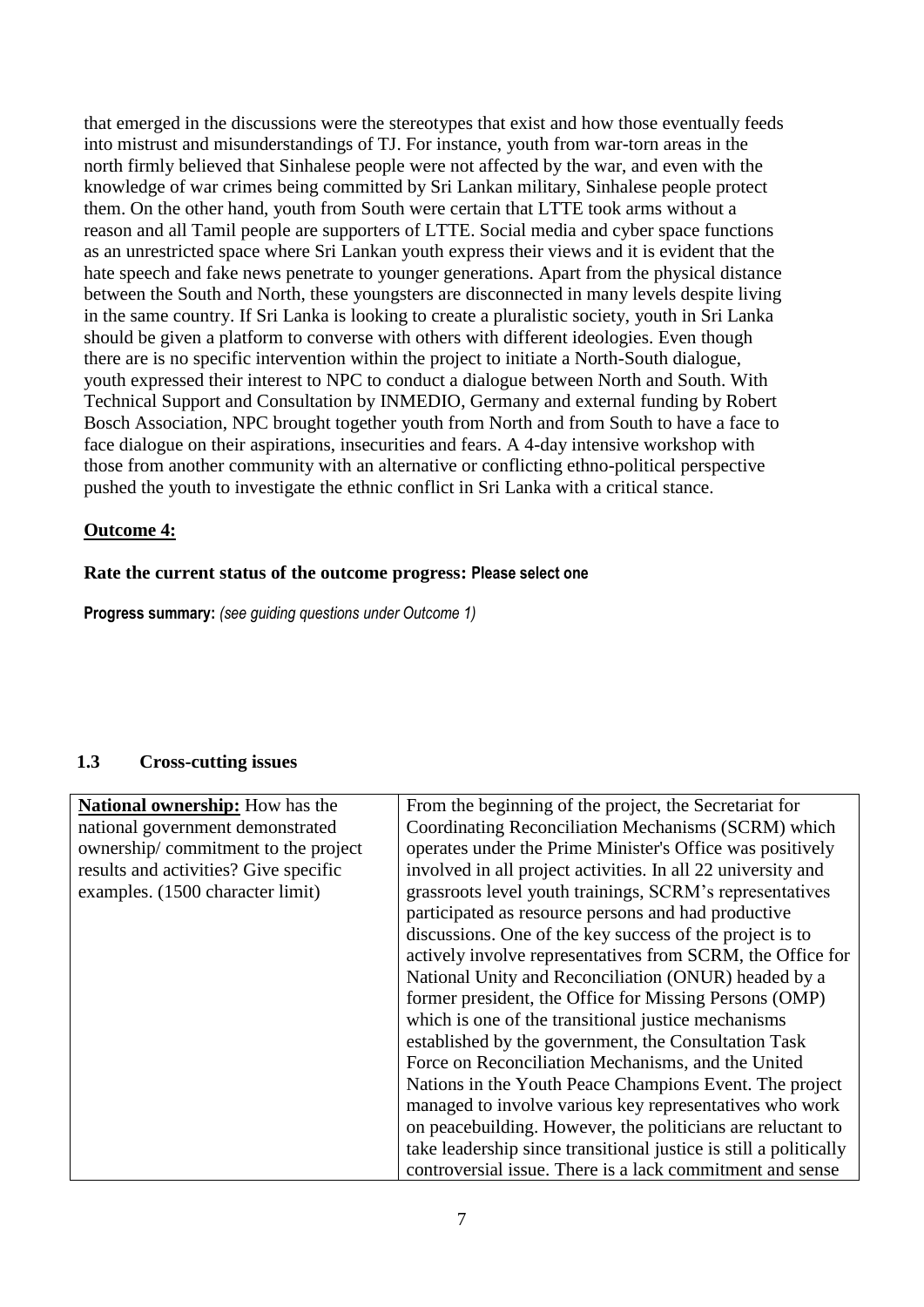| Monitoring: Is the project M&E plan on<br>track? What monitoring methods and<br>sources of evidence are being/have been<br>used? Please attach any monitoring-<br>related reports for the reporting period.<br>(1500 character limit)?                     | of trepidation that politicians have for the peace and<br>reconciliation process mainly due to its political sensitivity.<br>When the political leaders are not taking the leadership, it<br>is more difficult to mobilize larger public support.<br>A comprehensive M&E plan was finalized, which included<br>a review of the Theory of Change and Results Framework.<br>The project results been monitored with 20 smart<br>indicators scaled to the project's size and implementation<br>period. |
|------------------------------------------------------------------------------------------------------------------------------------------------------------------------------------------------------------------------------------------------------------|-----------------------------------------------------------------------------------------------------------------------------------------------------------------------------------------------------------------------------------------------------------------------------------------------------------------------------------------------------------------------------------------------------------------------------------------------------------------------------------------------------|
|                                                                                                                                                                                                                                                            | Following M&E tools were implemented to ensure the<br>quality of project<br>Beneficiary selection criteria - University (outcome<br>1.<br>2.<br>Beneficiary selection criteria - Youth (outcome 2)<br>3.<br>Training application form - Outcome $2 & 3$<br>Baseline questions - Youth & universities<br>4.<br>Pre and post questionnaires (youth & university<br>5.<br>students)<br>6.<br>Training reports<br>7.<br>Group led initiative - Project proposal format-<br>University students          |
|                                                                                                                                                                                                                                                            | Follow up reports<br>8.<br>Evaluation forms have been distributed and collected and<br>the data analysed for LAW's transitional justice workshops<br>and for the study tour for Harvard. Attendance sheets were<br>used for the workshops with Jaffna human rights clinic.                                                                                                                                                                                                                          |
| <b>Evaluation:</b> Provide an update on the<br>preparations for the external evaluation<br>for the project, especially if within last 6<br>months of implementation or final report.<br>Confirm available budget for evaluation.<br>(1500 character limit) | A final external assessment is planned during the final<br>stage of the project. It will largely use qualitative data<br>collected from focus group discussions with project staff<br>and selected participants to assess the quality of project<br>interventions, identify areas for improvement, and<br>document project learning. Guidance from the PBSO on<br>peacebuilidng evaluation is noted and will be utlized in the<br>final external assessment.                                        |
|                                                                                                                                                                                                                                                            | NPC and LAW maintains well-organized files of back-up<br>documents and data collection forms ready to provide to<br>the evaluation team                                                                                                                                                                                                                                                                                                                                                             |
|                                                                                                                                                                                                                                                            | Evaluation forms have been distributed and collected and<br>the data analysed for LAW's transitional justice workshops<br>and for the study tour for Harvard. Attendance sheets were<br>used for the workshops with Jaffna human rights clinic.                                                                                                                                                                                                                                                     |
| <b>Catalytic effects (financial):</b> Did the                                                                                                                                                                                                              | SHA:RE-dialogue- North-South Youth Dialogue on                                                                                                                                                                                                                                                                                                                                                                                                                                                      |
| project lead to any specific non-PBF                                                                                                                                                                                                                       | Dealing with the Past: US\$ 2400                                                                                                                                                                                                                                                                                                                                                                                                                                                                    |
| funding commitments? If yes, from                                                                                                                                                                                                                          | During the training sessions in the North (specifically the                                                                                                                                                                                                                                                                                                                                                                                                                                         |
| whom and how much? If not, have any<br>specific attempts been made to attract                                                                                                                                                                              | war effected Mullaitivu, Kilinochchi & Jaffna districts<br>where LTTE's influence was high) and South                                                                                                                                                                                                                                                                                                                                                                                               |
| additional financial contributions to the                                                                                                                                                                                                                  | (Hambantota, Matara and Galle where Sinhala, Buddhist,                                                                                                                                                                                                                                                                                                                                                                                                                                              |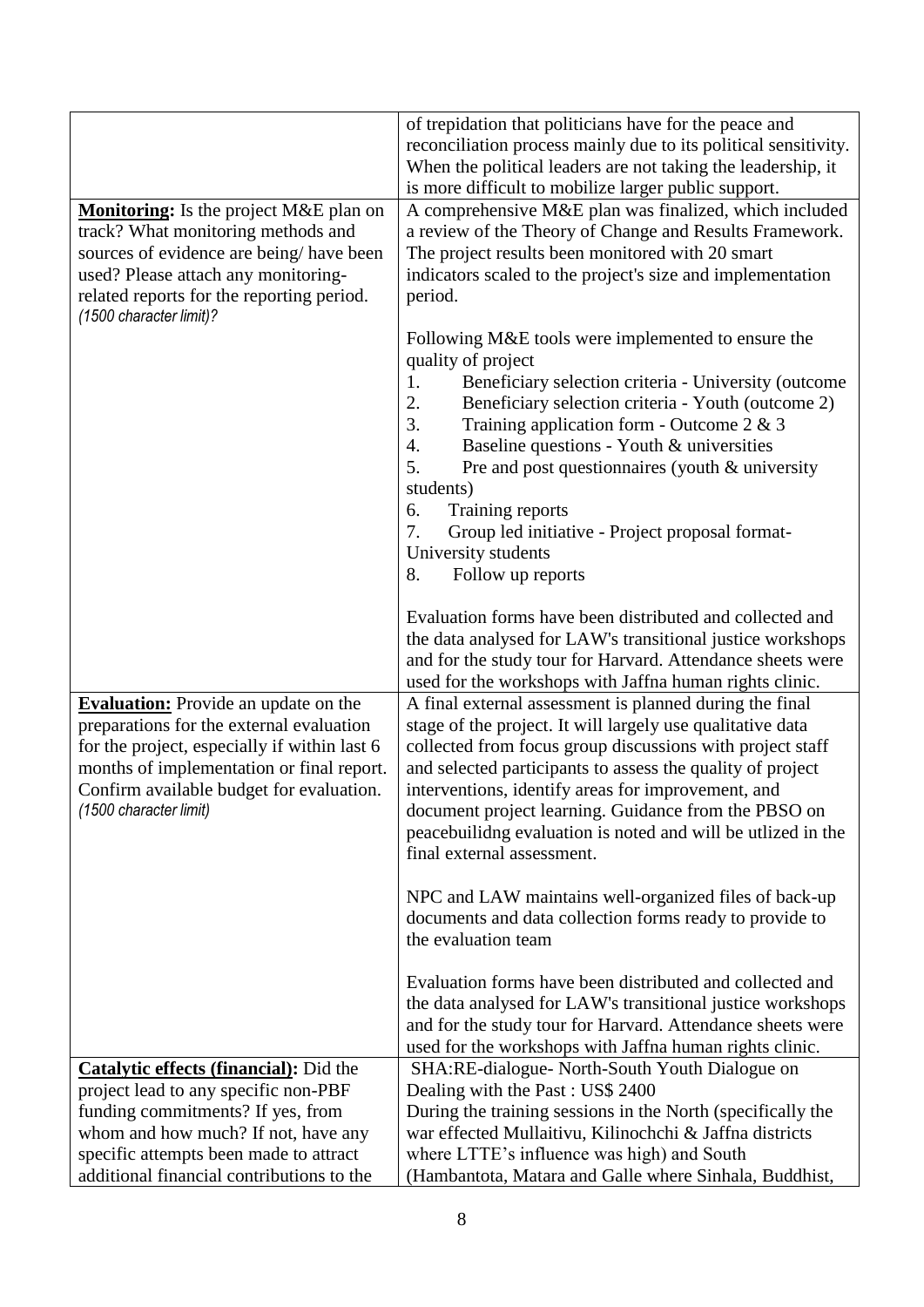| project and beyond? (1500 character limit)                                                                                                                                                                                   | Nationalistic Political ideologies are more influential),<br>youngsters suggested that they would like to have a<br>dialogue with each other and clarify the doubts they have<br>about each other. As there is no specific activity within the<br>project budget to facilitate a dialogue between youth<br>representing North and East. NPC applied for a small grant<br>and secured funds from Robert Bosch Association to carry<br>out this activity.                                                                                                                                                                                                                                                                                                                                                                                                                                                                                                      |
|------------------------------------------------------------------------------------------------------------------------------------------------------------------------------------------------------------------------------|--------------------------------------------------------------------------------------------------------------------------------------------------------------------------------------------------------------------------------------------------------------------------------------------------------------------------------------------------------------------------------------------------------------------------------------------------------------------------------------------------------------------------------------------------------------------------------------------------------------------------------------------------------------------------------------------------------------------------------------------------------------------------------------------------------------------------------------------------------------------------------------------------------------------------------------------------------------|
|                                                                                                                                                                                                                              | The Deutsche Gesellschaft für Internationale<br>Zusammenarbeit (GIZ) : Euro 250,000<br>Creative Youth Engagement for Pluralism (C-YEP) - 18<br>months<br>The project will capacitate Sri Lankan youth to raise<br>awareness and positively influence the public discourse<br>about Pluralism and Transitional Justice, and to Prevent<br>Violent Extremism, in order to strengthen the<br>reconciliation process in Sri Lanka                                                                                                                                                                                                                                                                                                                                                                                                                                                                                                                                |
|                                                                                                                                                                                                                              | <b>HELVETAS Swiss Intercooperation - Crossing Boundaries</b><br>- Youth in Sri Lanka: US\$ 21,000<br>1.<br>To foster understanding and acceptance among<br>ethnically and religiously diverse young women and men<br>and their communities, through peer and intergenerational<br>learning and relationship building.<br>To support youth in becoming agents of change,<br>2.<br>empowering other youth and promoting social cohesion                                                                                                                                                                                                                                                                                                                                                                                                                                                                                                                        |
| <b>Catalytic effects (non-financial):</b> Did<br>the project create favourable conditions<br>for additional peacebuilding activities by<br>Government/ other donors? If yes, please<br>specify. (1500 character limit)       | Law students from a conflict hotspot area will be able to<br>access a clinical education, promoting community<br>lawyering and providing them with the skills to address<br>previous and future human rights violations affecting their<br>community through the transitional justice and legal<br>system.                                                                                                                                                                                                                                                                                                                                                                                                                                                                                                                                                                                                                                                   |
| <b>Exit strategy/ sustainability:</b> What steps<br>have been taken to prepare for end of<br>project and help ensure sustainability of<br>the project results beyond PBF support<br>for this project? (1500 character limit) | The financial support for upcoming 18 months are in the<br>processo of being finalised with GIZ and Helvetas as<br>mentioned in the catalytic effect section.<br>NPC has built a powerful youth network, who are equipped<br>with TJ knowledge all around Sri Lanka in different levels<br>in society. To connect with young people a Facebook<br>group page created under the #SLyouth4TJ. The online<br>interactions could be monitored by stakeholders who are<br>interested in TJ through this hashtag even after the project<br>is been concluded. Most of the group-led initiatives<br>expected to be in form of arts. The success stories and<br>lessons learned of these initiatives will contribute to the<br>knowledge base discourse on TJ and youth in Sri Lanka.<br>Grassroot level training are conducted with the partnership<br>of NPC's district level partners who facilitate District<br>Inter-Religious Committee. The young people will |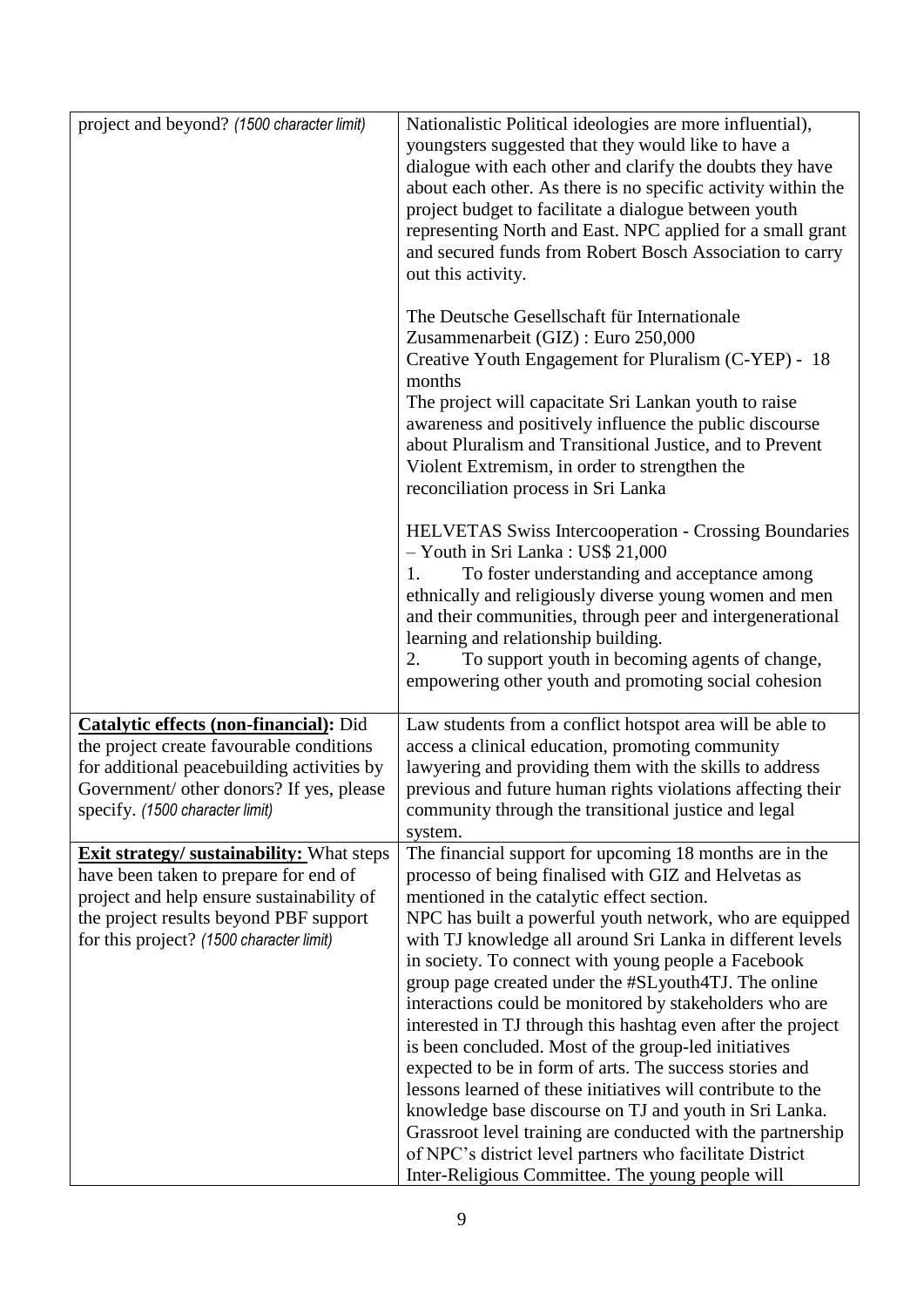|                                                                                                                                                                                                             | function as resource base in all 21-district level. The NPC<br>hosted the TJ Champion's meeting bringing together key<br>actors from the project. The trained youth leaders, student<br>activists in reconciliation and the law students selected to<br>work at the human rights clinic given the opportunity to<br>network with each other, share experiences and lessons<br>learned and to hear high-level speakers on transitional<br>justice. Harvard IHRC have contributed all funding<br>relating to the travel, stipend and expenses of the Legal<br>Fellow working on the Project. The human rights clinic at<br>Jaffna will be incorporated into the LLB.                                                                                                                                                                                                                                                                                                                                                                                                                                                                                                                                           |
|-------------------------------------------------------------------------------------------------------------------------------------------------------------------------------------------------------------|--------------------------------------------------------------------------------------------------------------------------------------------------------------------------------------------------------------------------------------------------------------------------------------------------------------------------------------------------------------------------------------------------------------------------------------------------------------------------------------------------------------------------------------------------------------------------------------------------------------------------------------------------------------------------------------------------------------------------------------------------------------------------------------------------------------------------------------------------------------------------------------------------------------------------------------------------------------------------------------------------------------------------------------------------------------------------------------------------------------------------------------------------------------------------------------------------------------|
| Risk taking: Describe how the project<br>has responded to risks that threatened the<br>achievement of results. Identify any new<br>risks that have emerged since the last<br>report. (1500 character limit) | NPC has been working with government institutions such<br>as ONUR, SCRM and community police. It has obtained<br>their visible support to legimitise work. NPC has also<br>utilised long term implementing partners and religious<br>leaders working with NPC in the field to encourage<br>community participation. This has been especially<br>important in the aftermath of the Easter Sunday attack.<br>Despite the political environment being volatile and liable<br>to change, space will remain open for non-partisan human<br>rights education and ground engagement. Even as parties<br>campaign for votes at forthcoming elections, government<br>and opposition will see the need to attract votes from all<br>communities.<br>In situations of crisis communities tend to become insular,<br>but civic consciousness to address issues of national<br>identity, social cohesion and peace has not diminished and<br>the targeted groups are interested in being participants in<br>the continuation of the peacebuilding process.                                                                                                                                                                |
| <b>Gender equality:</b> In the reporting<br>period, which activities have taken place<br>with a specific focus on addressing issues<br>of gender equality or women's<br>empowerment? (1500 character limit) | The equal engagement of female youth with male youth in<br>the TJ process is been promoted by ensuring high levels of<br>female youth participation in activities, particularly in<br>leadership roles. Beneficiary selection criteria of outcome<br>02 ensure that at-least 50% and outcome 03 at-least 30%<br>female participation in the project activities. The project<br>has collected information on concerns and misconceptions<br>among youth on TJ including concerns relating to women<br>and TJ. In turn, these concerns will be addressed through<br>the FAQ document in addition to being conveyed to<br>policy-makers including through the SCRM. Discussions<br>on gender and TJ will be fostered through the initial TJ<br>training, and followed up through the student-led activities,<br>information sessions with youth CSOs and the TJ<br>champions meeting. The combination of these activities,<br>coupled with the interface between youth and policy-<br>makers on the issues surrounding gender justice and<br>women and TJ will create a platform for dialogue on<br>gender inequality and gender justice issues.<br>Jaffna's human rights clinic selected two thematic areas of |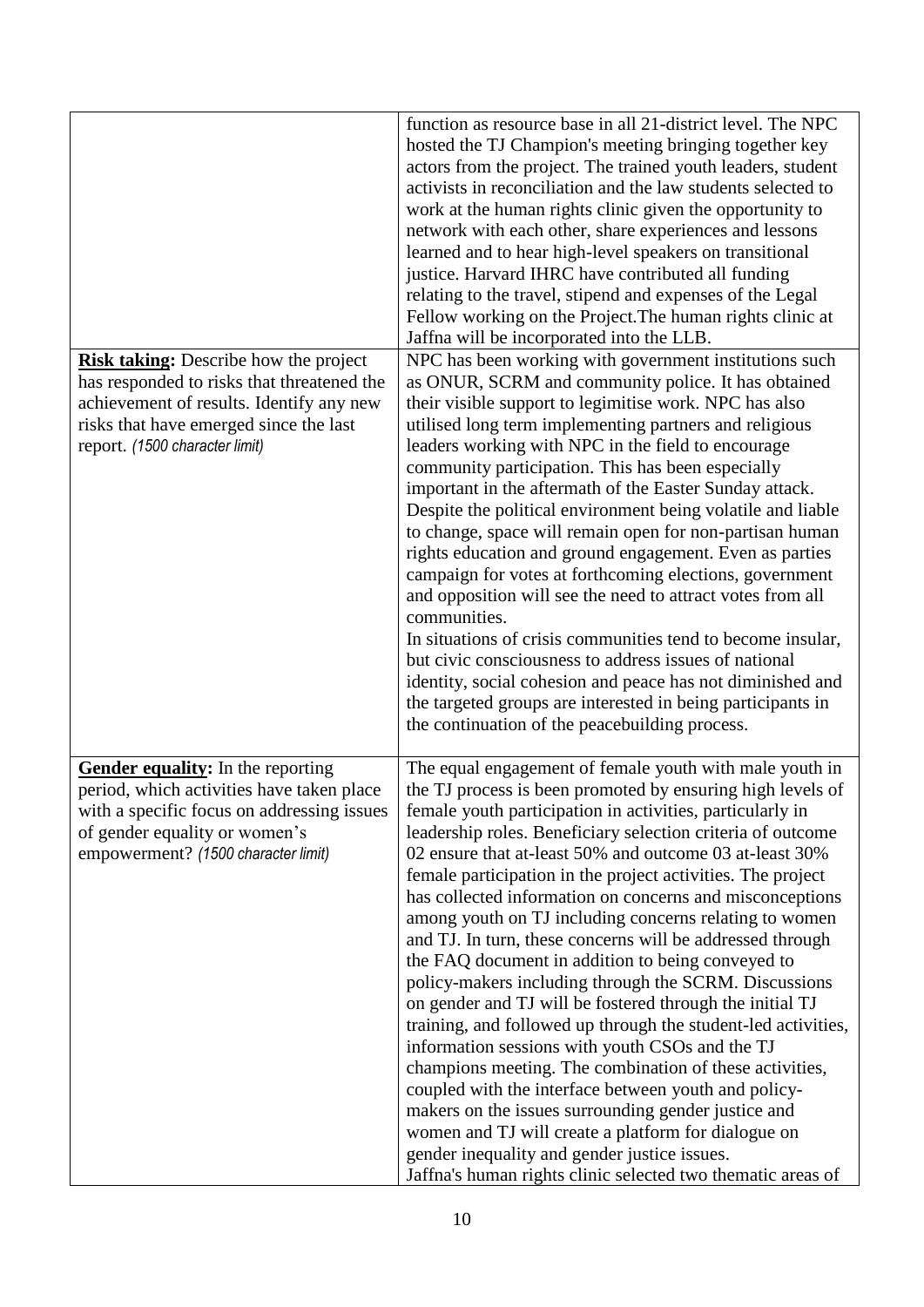|                                                                                                                                                                                                              | significance: legal support for the families of the<br>disappeared (which disproportionately affects women) and<br>sexual and gender-based violence. The Clinical Director at<br>Jaffna Human Rights clinic is female and 3 out of 5<br>Harvard study tour participants were female. 87% of<br>transitional justice workshop participants were female law<br>students. |
|--------------------------------------------------------------------------------------------------------------------------------------------------------------------------------------------------------------|------------------------------------------------------------------------------------------------------------------------------------------------------------------------------------------------------------------------------------------------------------------------------------------------------------------------------------------------------------------------|
| <b>Other:</b> Are there any other issues<br>concerning project implementation that<br>you want to share, including any capacity<br>needs of the recipient organizations?<br>$(1500 \text{ character limit})$ | Need of training on countering extremism and violent<br>uprisings is required to handle the situation.                                                                                                                                                                                                                                                                 |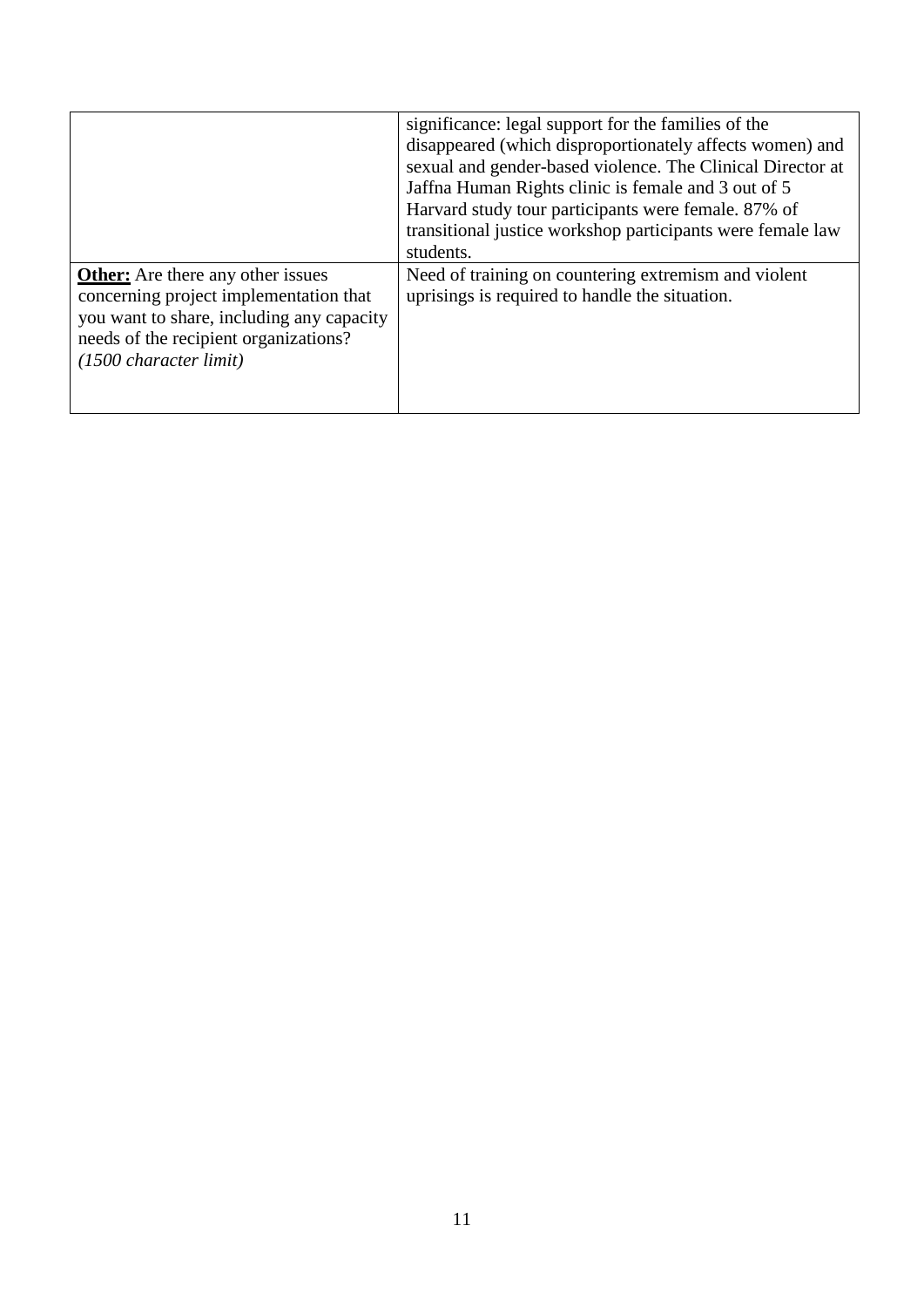**1.3 INDICATOR BASED PERFORMANCE ASSESSMENT***: Using the Project Results Framework as per the approved project document or any amendments- provide an update on the achievement of key indicators at both the outcome and output level in the table below (if your project has more indicators than provided in the table, select the most relevant ones with most relevant progress to highlight). Where it has not been possible to collect data on indicators, state this and provide any explanation.* Provide gender and age disaggregated data. (300 characters max per entry)

|                                                                                                                      | <b>Performance</b><br><b>Indicators</b>                                                       | <b>Indicator</b><br><b>Baseline</b> | End of<br>project                 | <b>Current indicator</b><br>progress                                                                                                             | <b>Reasons for Variance/ Delay</b><br>(if any) | <b>Adjustment of</b><br>target (if any)     |
|----------------------------------------------------------------------------------------------------------------------|-----------------------------------------------------------------------------------------------|-------------------------------------|-----------------------------------|--------------------------------------------------------------------------------------------------------------------------------------------------|------------------------------------------------|---------------------------------------------|
|                                                                                                                      |                                                                                               |                                     | <b>Indicator</b><br><b>Target</b> |                                                                                                                                                  |                                                |                                             |
| <b>Outcome 1</b><br>Ethnically<br>diverse law<br>students<br>develop legal<br>knowledge<br>and skills<br>required to | Indicator 1.1<br>Number of Law<br>Faculties engaged<br>transitional<br>in<br>justice training | N/A                                 | 3                                 | <b>4 Law Faculties</b><br>engaged in<br>transitional justice<br>training: Colombo<br>Univ., Colombo<br>Law School,<br>Jaffna Univ., and<br>BCIS. | Achieved.                                      | Remains same as<br>last reporting<br>period |
| help<br>advocate for                                                                                                 | Indicator 1.2                                                                                 |                                     |                                   |                                                                                                                                                  |                                                |                                             |
| and<br>implement a<br>transitional<br>justice<br>mechanism                                                           | Indicator 1.3                                                                                 |                                     |                                   |                                                                                                                                                  |                                                |                                             |
| Output 1.1<br>Establish a<br>human rights<br>clinic at the<br>University of                                          | Indicator 1.1.1<br>Number<br>of<br>in<br>participants<br>study<br>tour<br>at<br>Harvard       | N/A                                 | $\overline{4}$                    | 5 participants<br>attended the study<br>tour from 15th to<br>19th Oct 13 (3)<br>female, 2 male).                                                 | Achieved.                                      |                                             |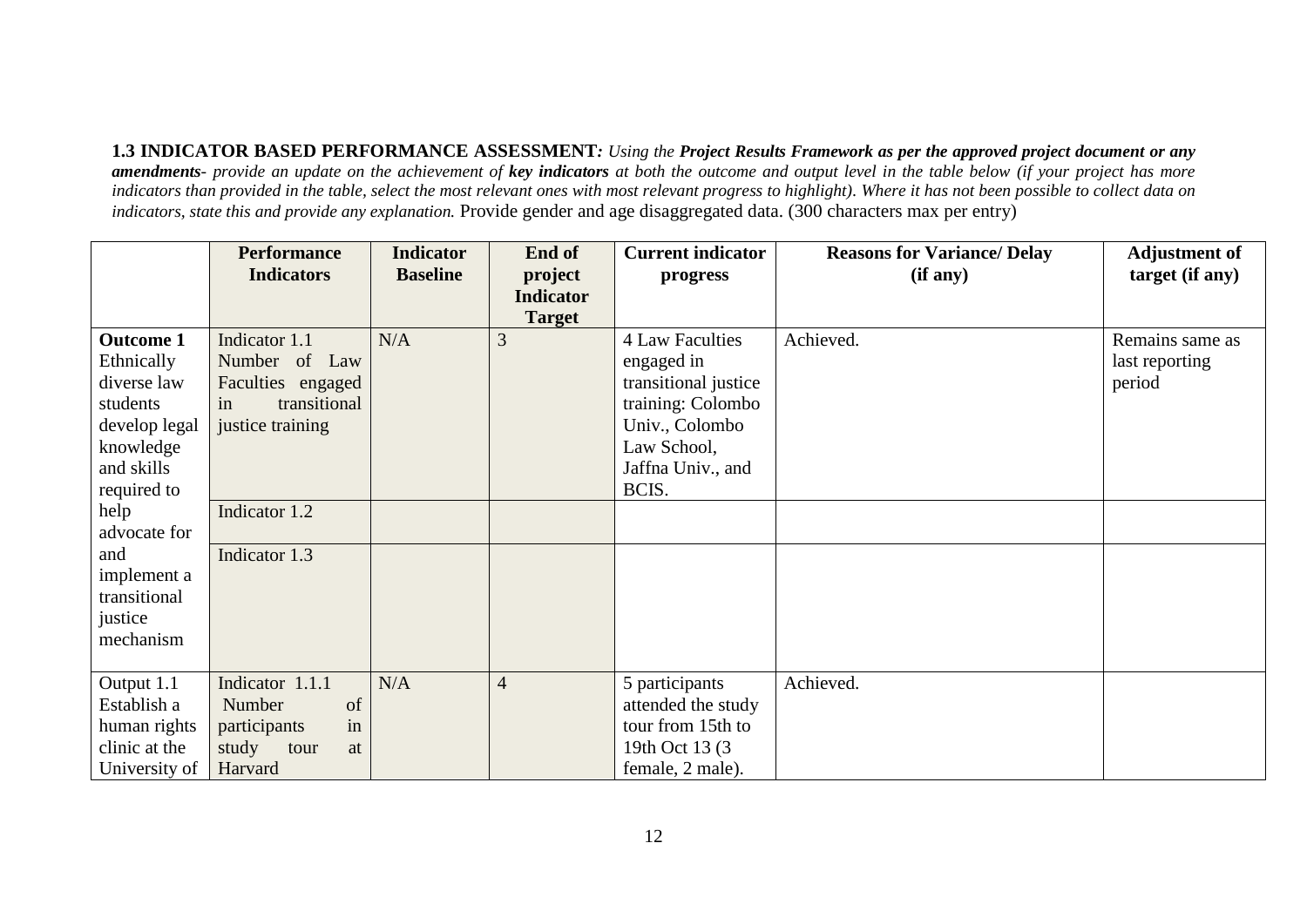|                      | <b>Performance</b>   | <b>Indicator</b> | End of           | <b>Current indicator</b> | <b>Reasons for Variance/ Delay</b>          | <b>Adjustment of</b> |
|----------------------|----------------------|------------------|------------------|--------------------------|---------------------------------------------|----------------------|
|                      | <b>Indicators</b>    | <b>Baseline</b>  | project          | progress                 | (if any)                                    | target (if any)      |
|                      |                      |                  | <b>Indicator</b> |                          |                                             |                      |
|                      |                      |                  | <b>Target</b>    |                          |                                             |                      |
| Jaffna Law           | International        |                  |                  | 100% were                |                                             |                      |
| Department,          | Rights<br>Human      |                  |                  | satisfied with the       |                                             |                      |
| in                   | Clinic               |                  |                  | quality of the           |                                             |                      |
| collaboration        |                      |                  |                  | study tour.              |                                             |                      |
| with Harvard         | Indicator 1.1.2      | N/A              | 8                | Concrete steps           | The study tour took place later in the year | Revised deadline:    |
| International        | Number<br>of<br>law  |                  |                  | taken to establish       | than planned, due to Harvard's              | 31/1/2019            |
| Human                | students<br>who      |                  |                  | clinic. Criteria for     | scheduling considerations. Hence, the       |                      |
| <b>Rights Clinic</b> | volunteer to work    |                  |                  | diverse                  | procedure for selecting students will       |                      |
|                      | the<br>Jaffna<br>in  |                  |                  | participation /          | occur in December 2018.                     |                      |
|                      | University Human     |                  |                  | selection of law         |                                             |                      |
|                      | <b>Rights Clinic</b> |                  |                  | students advised         |                                             |                      |
|                      |                      |                  |                  | and agreed upon          |                                             |                      |
| Output 1.2           | Indicator 1.2.1      | N/A              | $\overline{4}$   | 3 modules                | In progress                                 |                      |
| Expand               | Number of new        |                  |                  | provided by IHRC         |                                             |                      |
| curriculum           | Jaffna University    |                  |                  | for review and           |                                             |                      |
| for the law          | curriculum           |                  |                  | adaptation by            |                                             |                      |
| degree at the        | modules              |                  |                  | Jaffna University        |                                             |                      |
| University of        | developed            |                  |                  |                          |                                             |                      |
| Jaffna to            | Indicator 1.2.2      |                  |                  |                          |                                             |                      |
| include              |                      |                  |                  |                          |                                             |                      |
| transitional         |                      |                  |                  |                          |                                             |                      |
| justice              |                      |                  |                  |                          |                                             |                      |
| Output 1.3           | Indicator 1.3.1      | N/A              | 60               | 83 law students          | Achieved                                    |                      |
| Develop and          | Number of<br>law     |                  |                  | trained on               |                                             |                      |
| deliver a            | students trained on  |                  |                  | transitional justice.    |                                             |                      |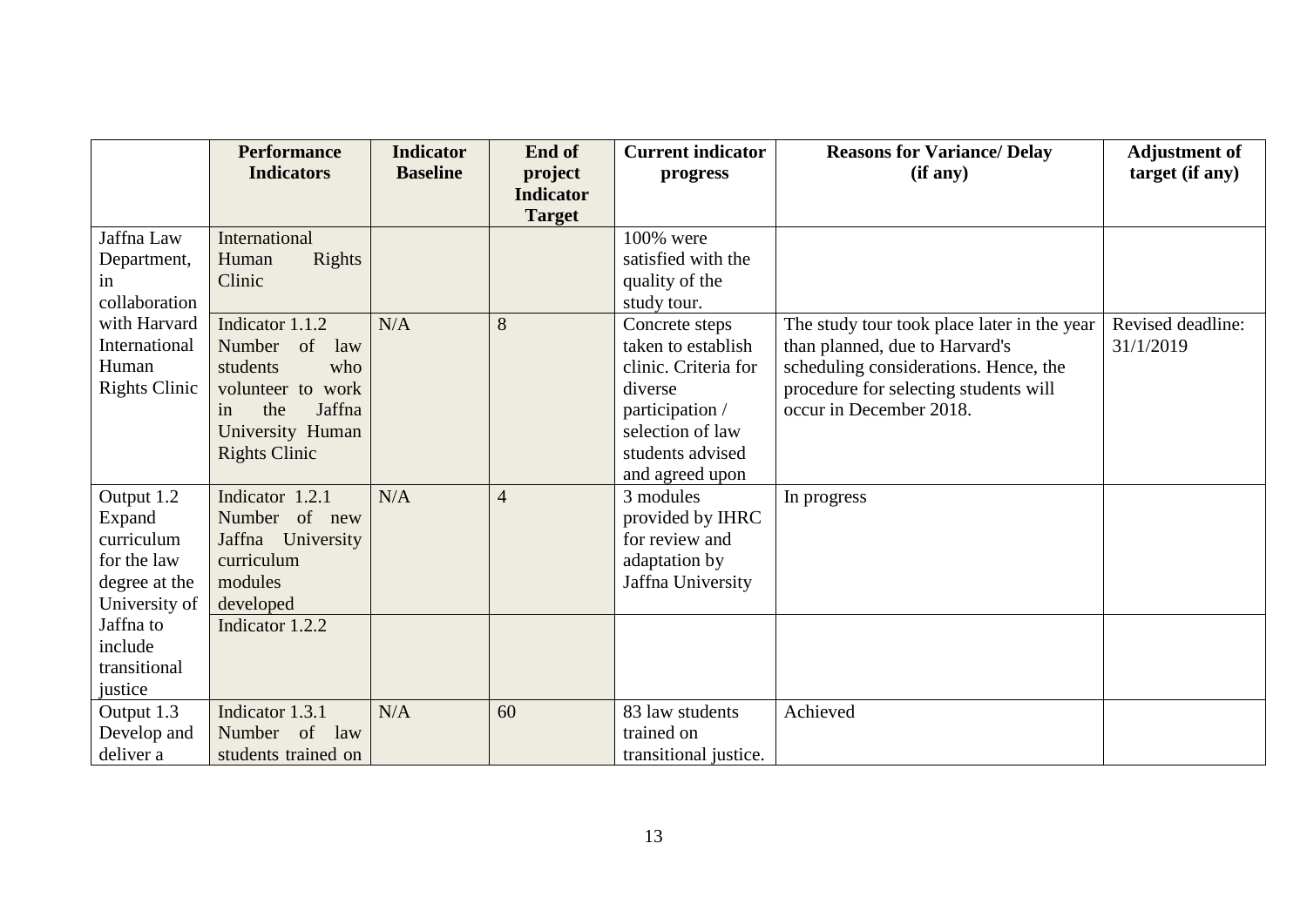|              | <b>Performance</b>   | <b>Indicator</b> | End of           | <b>Current indicator</b> | <b>Reasons for Variance/ Delay</b> | <b>Adjustment of</b> |
|--------------|----------------------|------------------|------------------|--------------------------|------------------------------------|----------------------|
|              | <b>Indicators</b>    | <b>Baseline</b>  | project          | progress                 | (if any)                           | target (if any)      |
|              |                      |                  | <b>Indicator</b> |                          |                                    |                      |
|              |                      |                  | <b>Target</b>    |                          |                                    |                      |
| short        | transitional justice |                  |                  | 72 female, 11            |                                    |                      |
| interactive  |                      |                  |                  | male. 24 Tamil, 10       |                                    |                      |
| law course   |                      |                  |                  | Moor, $53$               |                                    |                      |
| on           |                      |                  |                  | Sinhalese. 100%          |                                    |                      |
| transitional |                      |                  |                  | were satisfied with      |                                    |                      |
| justice      |                      |                  |                  | the quality of the       |                                    |                      |
|              |                      |                  |                  | workshops. Refer         |                                    |                      |
|              |                      |                  |                  | to training report       |                                    |                      |
|              |                      |                  |                  | for details.             |                                    |                      |
|              | Indicator 1.3.2      | N/A              | 40               | 75 students              | Achieved.                          |                      |
|              | Number of<br>law     |                  |                  | reported an              |                                    |                      |
|              | who,<br>students     |                  |                  | intention to             |                                    |                      |
|              | upon completing a    |                  |                  | practice in              |                                    |                      |
|              | transitional justice |                  |                  | transitional justice,    |                                    |                      |
|              | training<br>course,  |                  |                  | human rights or          |                                    |                      |
|              | report an intention  |                  |                  | legal aid during         |                                    |                      |
|              | to practice social   |                  |                  | the next 10              |                                    |                      |
|              | lawyering<br>(legal) |                  |                  | years.                   |                                    |                      |
|              | aid), human rights   |                  |                  |                          |                                    |                      |
|              | law, or transitional |                  |                  |                          |                                    |                      |
|              | justice law within   |                  |                  |                          |                                    |                      |
|              | the next 10 years    |                  |                  |                          |                                    |                      |
|              |                      |                  |                  |                          |                                    |                      |
|              |                      |                  |                  |                          |                                    |                      |
|              |                      |                  |                  |                          |                                    |                      |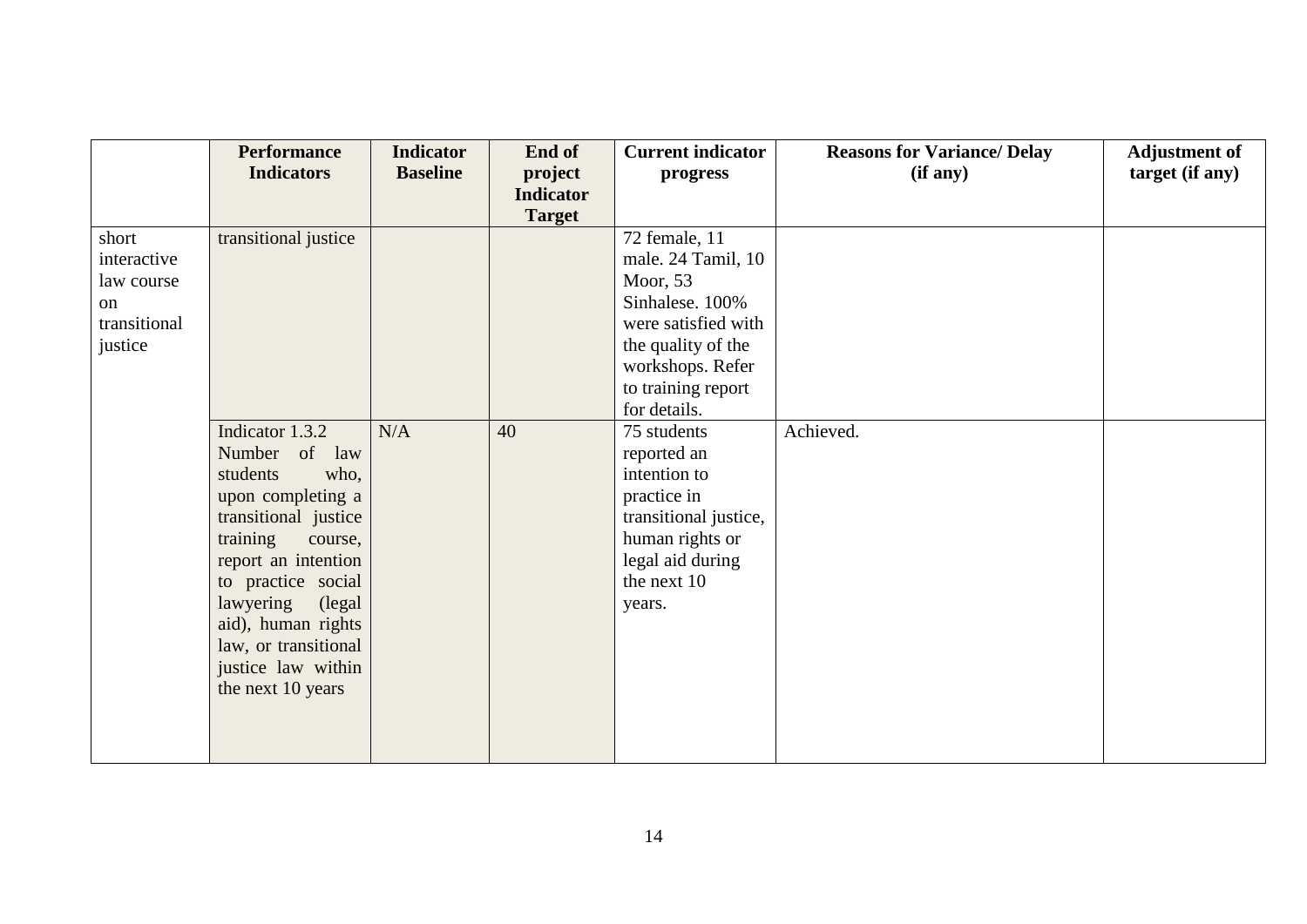|                              | <b>Performance</b><br><b>Indicators</b> | <b>Indicator</b><br><b>Baseline</b> | End of<br>project<br><b>Indicator</b> | <b>Current indicator</b><br>progress | <b>Reasons for Variance/ Delay</b><br>(if any) | <b>Adjustment of</b><br>target (if any) |
|------------------------------|-----------------------------------------|-------------------------------------|---------------------------------------|--------------------------------------|------------------------------------------------|-----------------------------------------|
|                              |                                         |                                     | <b>Target</b>                         |                                      |                                                |                                         |
|                              |                                         |                                     |                                       |                                      |                                                |                                         |
|                              |                                         |                                     |                                       |                                      |                                                |                                         |
|                              |                                         |                                     |                                       |                                      |                                                |                                         |
|                              |                                         |                                     |                                       |                                      |                                                |                                         |
| <b>Outcome 2</b>             | Indicator 2.1                           | N/A                                 | 12                                    | 12                                   | Workshops in 12 universities have been         |                                         |
| Ethnically                   | Sri<br>Number of                        |                                     |                                       |                                      | carried out and 08 follows are been            |                                         |
| diverse<br>university        | Lankan<br>universities                  |                                     |                                       |                                      | completed                                      |                                         |
| students help                | participating<br>in                     |                                     |                                       |                                      |                                                |                                         |
| disseminate                  | transitional justice                    |                                     |                                       |                                      |                                                |                                         |
| correct                      | training                                |                                     |                                       |                                      |                                                |                                         |
| information                  | Indicator 2.2                           | N/A                                 |                                       |                                      |                                                |                                         |
| and facilitate               |                                         |                                     |                                       |                                      |                                                |                                         |
| dialogue on                  | Indicator 2.3                           | N/A                                 |                                       |                                      |                                                |                                         |
| transitional                 |                                         |                                     |                                       |                                      |                                                |                                         |
| justice and<br>reconciliatio |                                         |                                     |                                       |                                      |                                                |                                         |
| n benefits                   |                                         |                                     |                                       |                                      |                                                |                                         |
| and                          |                                         |                                     |                                       |                                      |                                                |                                         |
| approaches                   |                                         |                                     |                                       |                                      |                                                |                                         |
|                              |                                         |                                     |                                       |                                      |                                                |                                         |
|                              |                                         |                                     |                                       |                                      |                                                |                                         |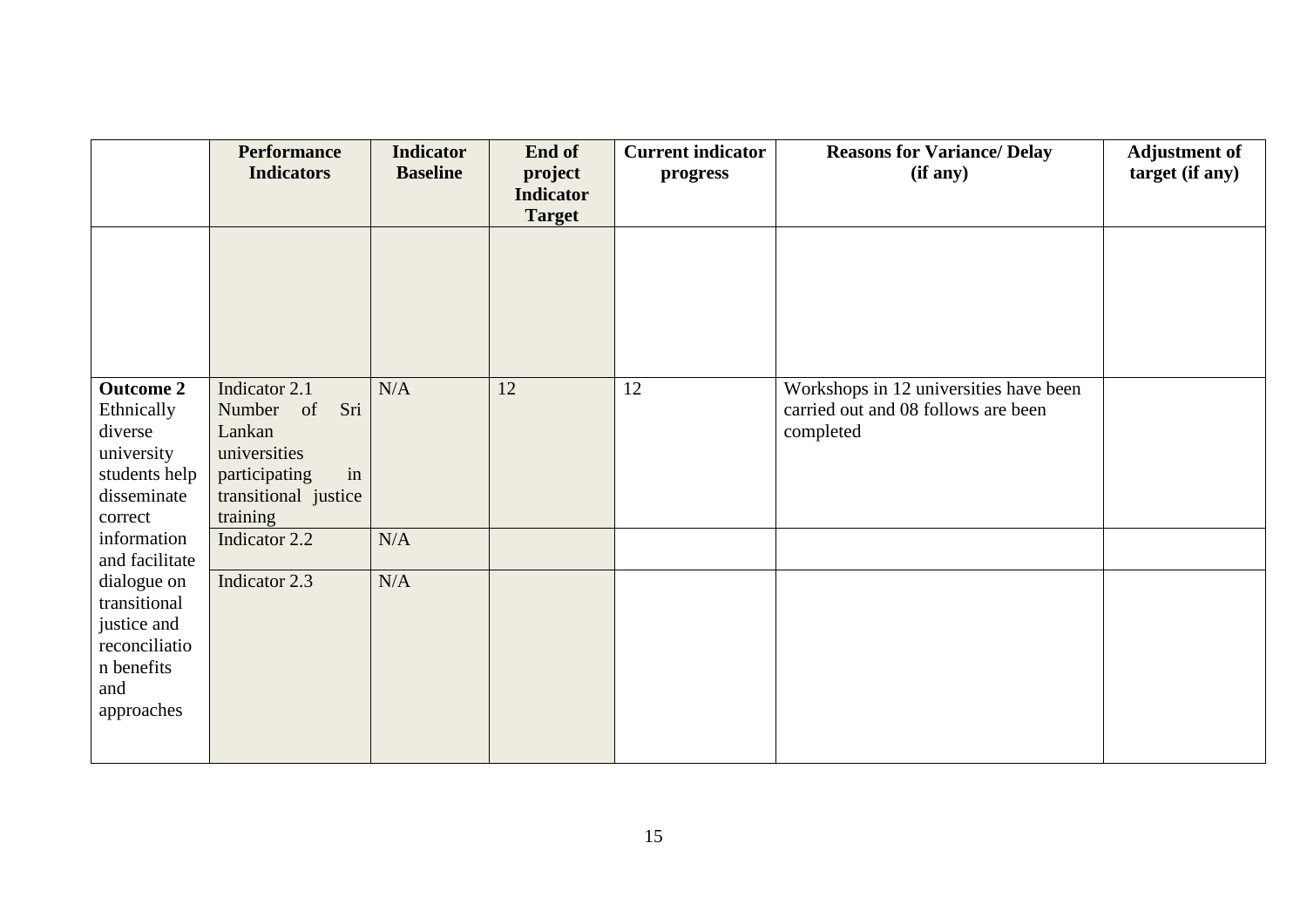|                              | <b>Performance</b><br><b>Indicators</b>          | <b>Indicator</b><br><b>Baseline</b> | End of<br>project<br><b>Indicator</b> | <b>Current indicator</b><br>progress | <b>Reasons for Variance/ Delay</b><br>(if any) | <b>Adjustment of</b><br>target (if any) |
|------------------------------|--------------------------------------------------|-------------------------------------|---------------------------------------|--------------------------------------|------------------------------------------------|-----------------------------------------|
|                              |                                                  |                                     | <b>Target</b>                         |                                      |                                                |                                         |
|                              |                                                  |                                     |                                       |                                      |                                                |                                         |
| Output 2.1                   | Indicator 2.1.1                                  | N/A                                 | 540                                   | 547 (F-365 &M-                       | N/A                                            |                                         |
| Design and                   | Number<br>of                                     |                                     |                                       | 182)                                 |                                                |                                         |
| deliver a 2-                 | university students                              |                                     |                                       |                                      |                                                |                                         |
| day<br>introductory          | trained<br><sub>on</sub><br>transitional justice |                                     |                                       |                                      |                                                |                                         |
| course on                    | and reconciliation                               |                                     |                                       |                                      |                                                |                                         |
| transitional                 |                                                  |                                     |                                       |                                      |                                                |                                         |
| justice and                  |                                                  |                                     |                                       |                                      |                                                |                                         |
| reconciliatio                | Indicator 2.1.2                                  |                                     |                                       |                                      |                                                |                                         |
| n for                        |                                                  |                                     |                                       |                                      |                                                |                                         |
| universities<br>in Sri Lanka |                                                  |                                     |                                       |                                      |                                                |                                         |
|                              |                                                  |                                     |                                       |                                      |                                                |                                         |
|                              | Indicator 2.2.1                                  | N/A                                 | 72                                    | 48                                   | Target will be achieved by October 2019        |                                         |
| Output 2.2                   | Number of                                        |                                     |                                       |                                      |                                                |                                         |
| Engage                       | students trained                                 |                                     |                                       |                                      |                                                |                                         |
| university                   | who subsequently                                 |                                     |                                       |                                      |                                                |                                         |
| students in                  | lead a                                           |                                     |                                       |                                      |                                                |                                         |
| leading                      | reconciliation                                   |                                     |                                       |                                      |                                                |                                         |
| reconciliatio                | awareness                                        |                                     |                                       |                                      |                                                |                                         |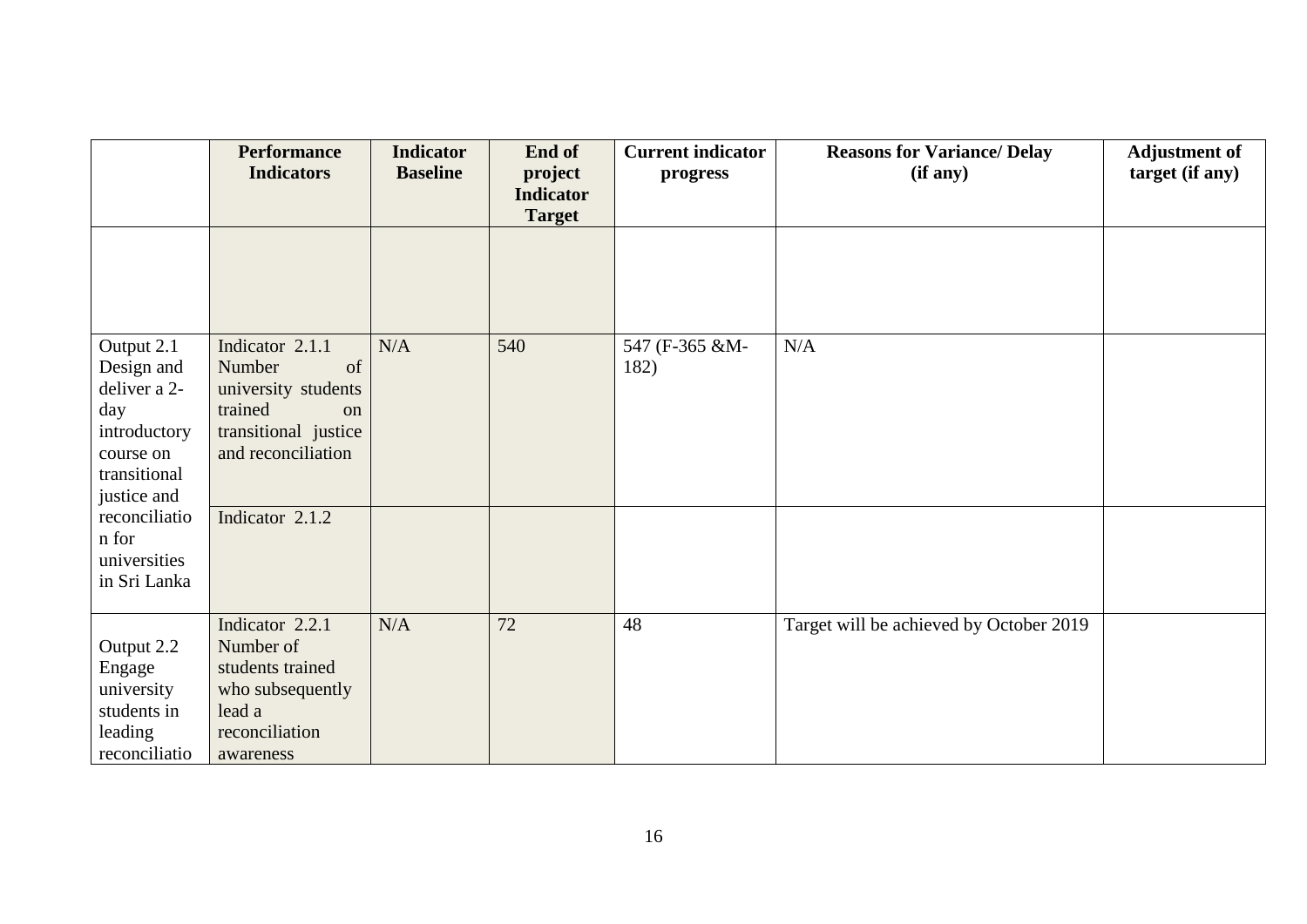|             | <b>Performance</b>         | <b>Indicator</b> | End of           | <b>Current indicator</b> | <b>Reasons for Variance/ Delay</b>      | <b>Adjustment of</b> |
|-------------|----------------------------|------------------|------------------|--------------------------|-----------------------------------------|----------------------|
|             | <b>Indicators</b>          | <b>Baseline</b>  | project          | progress                 | (if any)                                | target (if any)      |
|             |                            |                  | <b>Indicator</b> |                          |                                         |                      |
|             |                            |                  | <b>Target</b>    |                          |                                         |                      |
| n awareness | initiative                 |                  |                  |                          |                                         |                      |
| initiatives | Note: There may            |                  |                  |                          |                                         |                      |
|             | be more than one           |                  |                  |                          |                                         |                      |
|             | student leader per         |                  |                  |                          |                                         |                      |
|             | initiative.                |                  |                  |                          |                                         |                      |
|             | Indicator 2.2.2            | N/A              | 12               | 08                       | Target will be achieved by October 2019 |                      |
|             | Number<br>of               |                  |                  |                          |                                         |                      |
|             | reconciliation             |                  |                  |                          |                                         |                      |
|             | initiatives<br>implemented |                  |                  |                          |                                         |                      |
|             | by<br>leaders<br>student   |                  |                  |                          |                                         |                      |
|             | using project funds        |                  |                  |                          |                                         |                      |
|             | Indicator 2.3.1            |                  |                  |                          |                                         |                      |
| Output 2.3  |                            |                  |                  |                          |                                         |                      |
|             | Indicator 2.3.2            |                  |                  |                          |                                         |                      |
|             |                            |                  |                  |                          |                                         |                      |
|             |                            |                  |                  |                          |                                         |                      |
|             |                            |                  |                  |                          |                                         |                      |
|             |                            |                  |                  |                          |                                         |                      |
|             |                            |                  |                  |                          |                                         |                      |
|             |                            |                  |                  |                          |                                         |                      |
|             |                            |                  |                  |                          |                                         |                      |
|             |                            |                  |                  |                          |                                         |                      |
|             |                            |                  |                  |                          |                                         |                      |
|             |                            |                  |                  |                          |                                         |                      |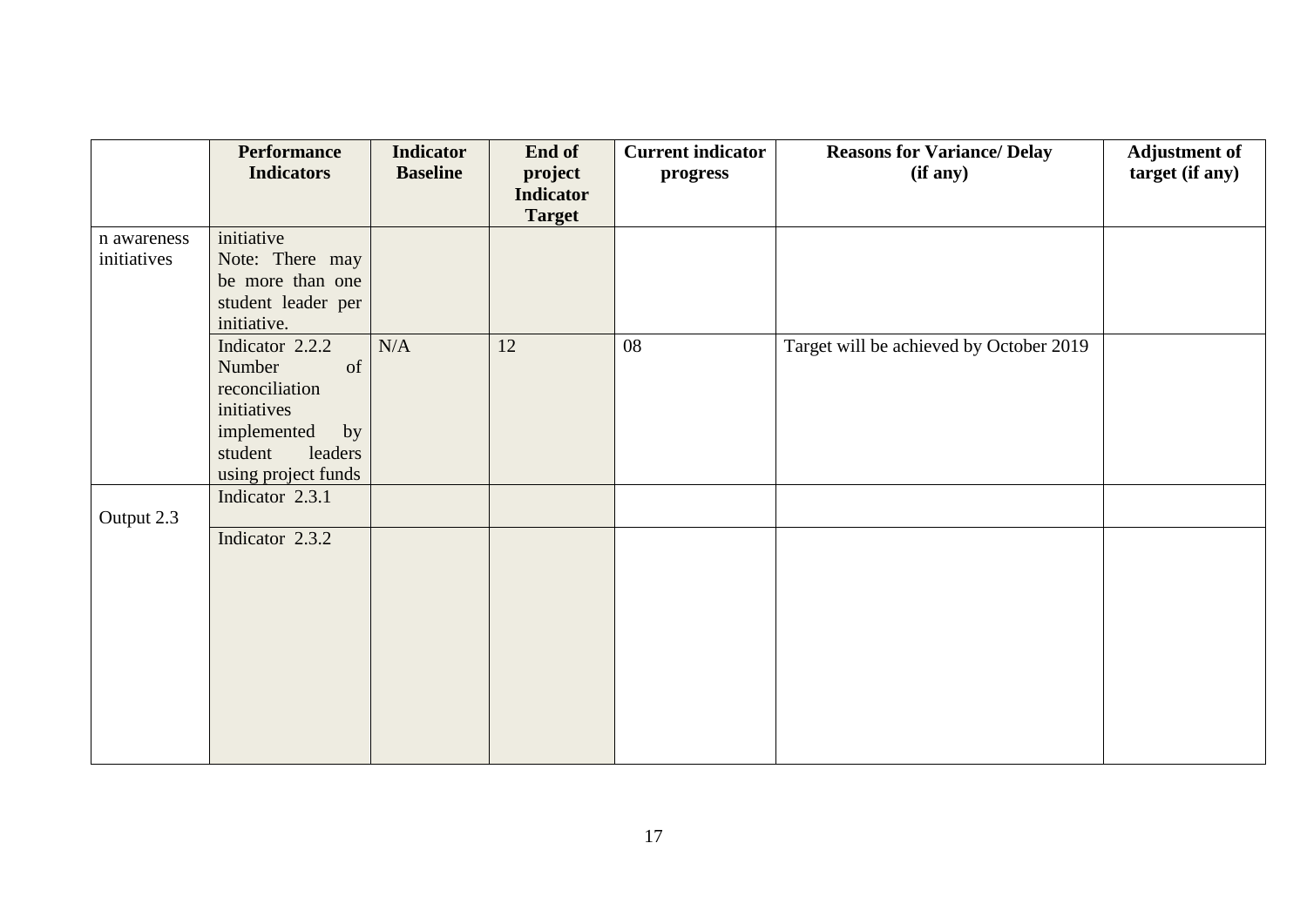|                             | <b>Performance</b>              | <b>Indicator</b> | End of                            | <b>Current indicator</b>            | <b>Reasons for Variance/ Delay</b> | <b>Adjustment of</b> |
|-----------------------------|---------------------------------|------------------|-----------------------------------|-------------------------------------|------------------------------------|----------------------|
|                             | <b>Indicators</b>               | <b>Baseline</b>  | project                           | progress                            | (if any)                           | target (if any)      |
|                             |                                 |                  | <b>Indicator</b><br><b>Target</b> |                                     |                                    |                      |
|                             |                                 |                  |                                   |                                     |                                    |                      |
|                             |                                 |                  |                                   |                                     |                                    |                      |
|                             |                                 |                  |                                   |                                     |                                    |                      |
|                             |                                 |                  |                                   |                                     |                                    |                      |
| <b>Outcome 3</b>            | Indicator 3.1                   | N/A              | 21                                | 21                                  | Achieved                           |                      |
| Community                   | of<br>Number                    |                  |                                   |                                     |                                    |                      |
| youth leaders               | districts<br>targeted           |                  |                                   | Under this                          |                                    |                      |
| are mobilized               | transitional<br>for             |                  |                                   | outcome, all TJ                     |                                    |                      |
| to increase<br>understandin | justice information<br>sessions |                  |                                   | trainings have<br>been completed on |                                    |                      |
| g of peace                  |                                 |                  |                                   | due time. (21                       |                                    |                      |
| building                    |                                 |                  |                                   | districts combined                  |                                    |                      |
| within local                |                                 |                  |                                   | in to 10 two days                   |                                    |                      |
| youth groups                |                                 |                  |                                   | residential                         |                                    |                      |
|                             |                                 |                  |                                   | programs)                           |                                    |                      |
|                             | Indicator 3.2                   |                  |                                   |                                     |                                    |                      |
|                             | Indicator 3.3                   |                  |                                   |                                     |                                    |                      |
|                             |                                 |                  |                                   |                                     |                                    |                      |
| Output 3.1                  | Indicator 3.1.1                 | N/A              | 84                                | 84                                  | Achieved                           |                      |
| Develop and                 | Number of youth                 |                  |                                   |                                     |                                    |                      |
| deliver 02day               | facilitators<br>TJ              |                  |                                   |                                     |                                    |                      |
| training                    | trained<br>on                   |                  |                                   |                                     |                                    |                      |
| course on                   | transitional justice            |                  |                                   |                                     |                                    |                      |
| transitional                | and peacebuilding               |                  |                                   |                                     |                                    |                      |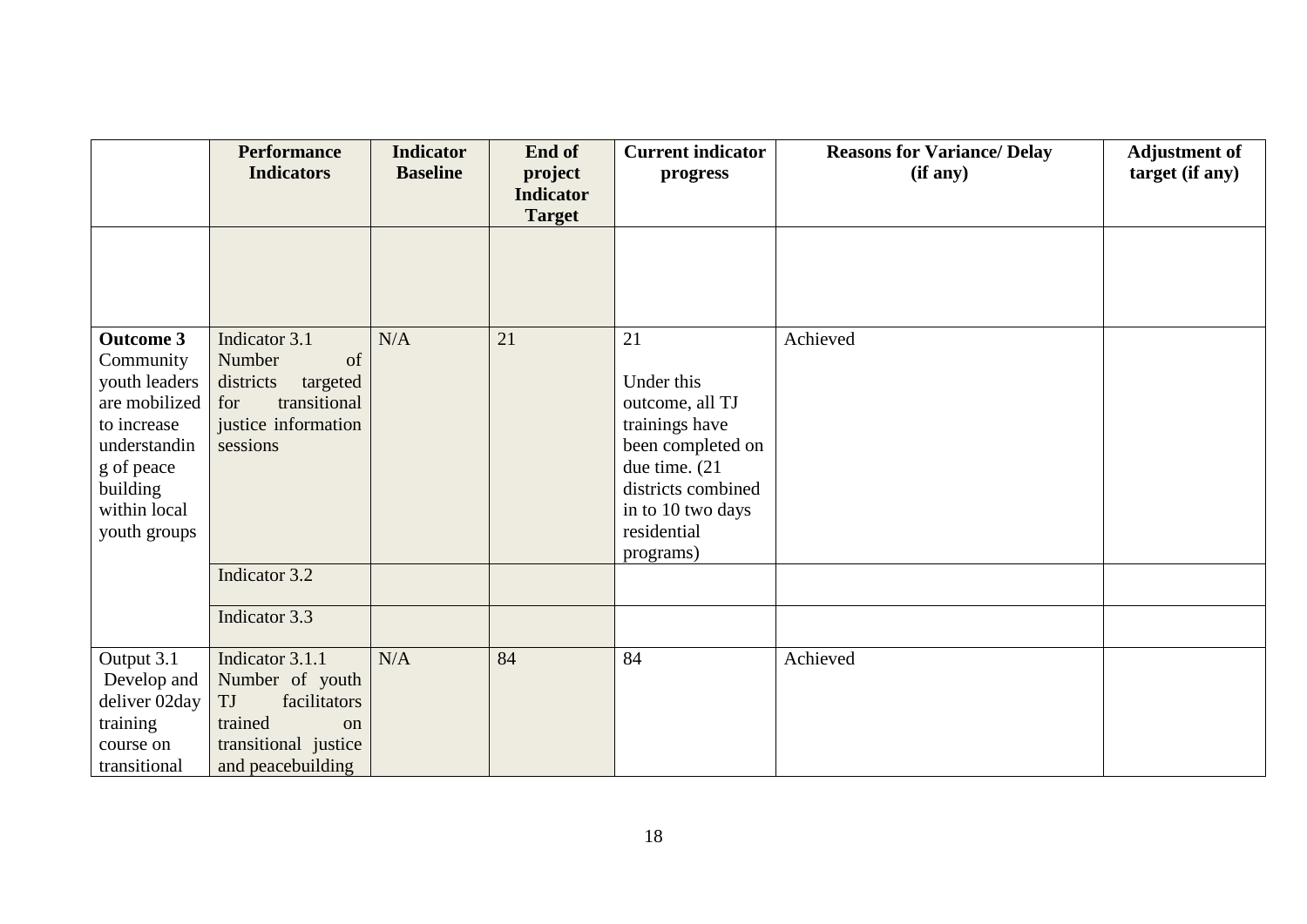|                      | <b>Performance</b><br><b>Indicators</b> | <b>Indicator</b><br><b>Baseline</b> | End of<br>project | <b>Current indicator</b> | <b>Reasons for Variance/ Delay</b><br>(if any) | <b>Adjustment of</b><br>target (if any) |
|----------------------|-----------------------------------------|-------------------------------------|-------------------|--------------------------|------------------------------------------------|-----------------------------------------|
|                      |                                         |                                     | <b>Indicator</b>  | progress                 |                                                |                                         |
|                      |                                         |                                     | <b>Target</b>     |                          |                                                |                                         |
| justice,             | Indicator 3.1.2                         | N/A                                 | 400               | 427 grassroots           | Achieved                                       |                                         |
| peacebuildin         | Number of youth                         |                                     |                   | level leaders            |                                                |                                         |
| g, and gender        | leaders trained on                      |                                     |                   | $(M-272&F-155)$          |                                                |                                         |
| for youth<br>leaders | transitional justice                    |                                     |                   |                          |                                                |                                         |
|                      | and peacebuilding                       |                                     |                   |                          |                                                |                                         |
|                      |                                         |                                     |                   |                          |                                                |                                         |
| Output 3.2           | Indicator 3.2.1                         |                                     |                   |                          | Achieved                                       |                                         |
| Produce and          | N/A                                     |                                     |                   |                          |                                                |                                         |
| distribute a         | Indicator 3.2.2                         |                                     |                   |                          |                                                |                                         |
| transitional         | N/A                                     |                                     |                   |                          |                                                |                                         |
| justice              |                                         |                                     |                   |                          |                                                |                                         |
| Frequently           |                                         |                                     |                   |                          |                                                |                                         |
| Asked                |                                         |                                     |                   |                          |                                                |                                         |
| Questions<br>(FAQ)   |                                         |                                     |                   |                          |                                                |                                         |
| brochure             |                                         |                                     |                   |                          |                                                |                                         |
|                      |                                         |                                     |                   |                          |                                                |                                         |
| Output 3.3           | Indicator 3.3.1                         | N/A                                 | 21                | 21                       | Achieved                                       |                                         |
| Youth                | Number<br>of                            |                                     |                   |                          |                                                |                                         |
| leaders              | transitional justice                    |                                     |                   |                          |                                                |                                         |
| deliver              | information                             |                                     |                   |                          |                                                |                                         |
| transitional         | sessions facilitated                    |                                     |                   |                          |                                                |                                         |
| justice              | for<br>youth                            |                                     |                   |                          |                                                |                                         |
| information          | associations<br>and                     |                                     |                   |                          |                                                |                                         |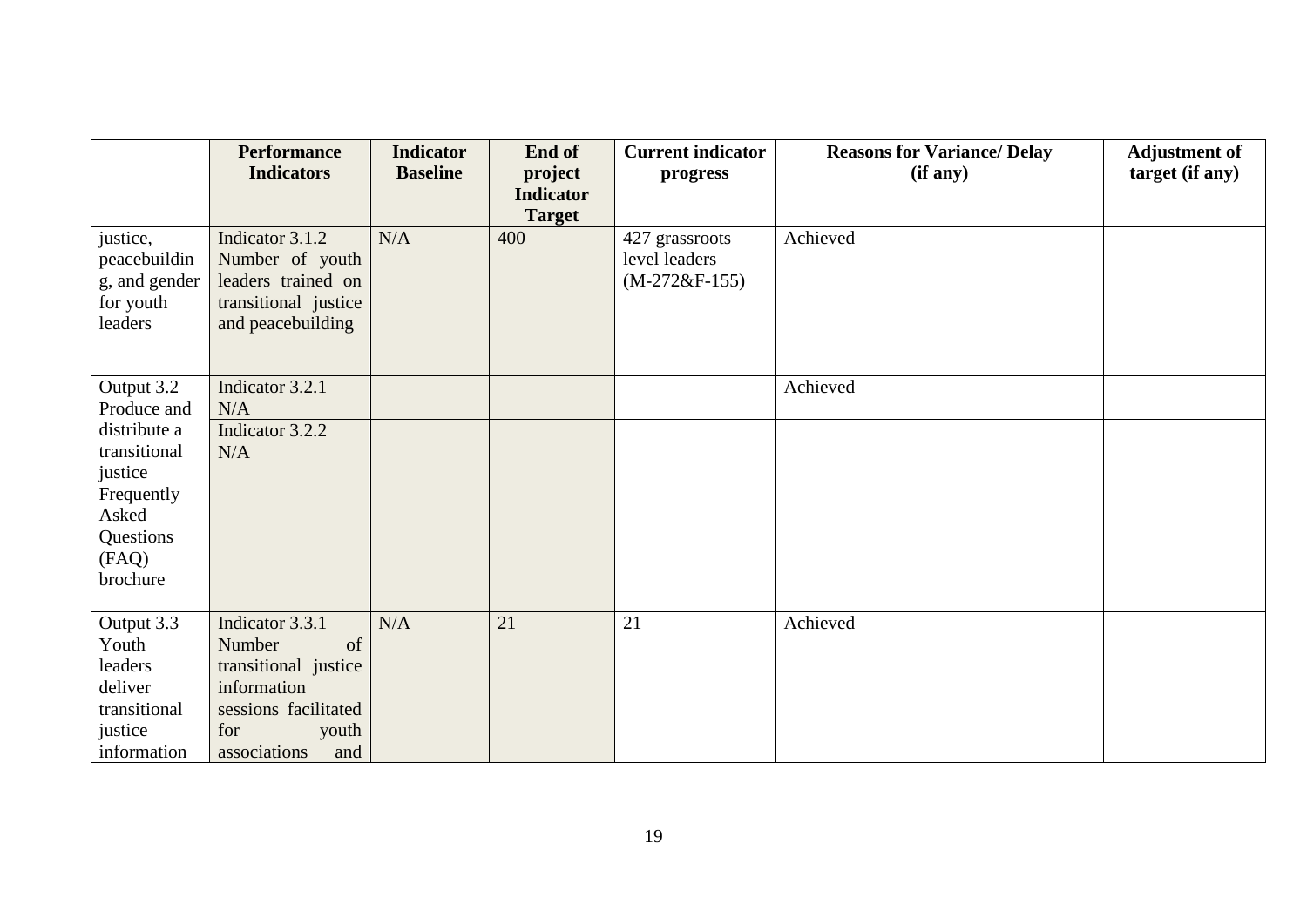|                  | <b>Performance</b>  | <b>Indicator</b> | End of           | <b>Current indicator</b> | <b>Reasons for Variance/ Delay</b> | <b>Adjustment of</b> |
|------------------|---------------------|------------------|------------------|--------------------------|------------------------------------|----------------------|
|                  | <b>Indicators</b>   | <b>Baseline</b>  | project          | progress                 | (if any)                           | target (if any)      |
|                  |                     |                  | <b>Indicator</b> |                          |                                    |                      |
|                  |                     |                  | <b>Target</b>    |                          |                                    |                      |
| sessions to      | <b>CSOs</b>         |                  |                  |                          |                                    |                      |
| youth            |                     |                  |                  |                          |                                    |                      |
| associations     |                     |                  |                  |                          |                                    |                      |
| and civil        | Indicator 3.3.2     | N/A              | 420              | 703 district leaders     | Achieved                           |                      |
| society          | of<br>Number        |                  |                  | representing             |                                    |                      |
| organizations    | community           |                  |                  | various youth            |                                    |                      |
| (CSOs)           | members<br>who      |                  |                  | clubs and civil          |                                    |                      |
|                  | attend transitional |                  |                  | society                  |                                    |                      |
|                  | justice information |                  |                  | organisations (M-        |                                    |                      |
|                  | sessions            |                  |                  | 348&F-355)               |                                    |                      |
| <b>Outcome 4</b> | Indicator 4.1       |                  |                  |                          |                                    |                      |
|                  | Indicator 4.2       |                  |                  |                          |                                    |                      |
|                  |                     |                  |                  |                          |                                    |                      |
|                  | Indicator 4.3       |                  |                  |                          |                                    |                      |
|                  |                     |                  |                  |                          |                                    |                      |
| Output 4.1       | Indicator 4.1.1     |                  |                  |                          |                                    |                      |
|                  | Indicator 4.1.2     |                  |                  |                          |                                    |                      |
|                  |                     |                  |                  |                          |                                    |                      |
| Output 4.2       | Indicator 4.2.1     |                  |                  |                          |                                    |                      |
|                  | Indicator 4.2.2     |                  |                  |                          |                                    |                      |
|                  |                     |                  |                  |                          |                                    |                      |
| Output 4.3       | Indicator 4.3.1     |                  |                  |                          |                                    |                      |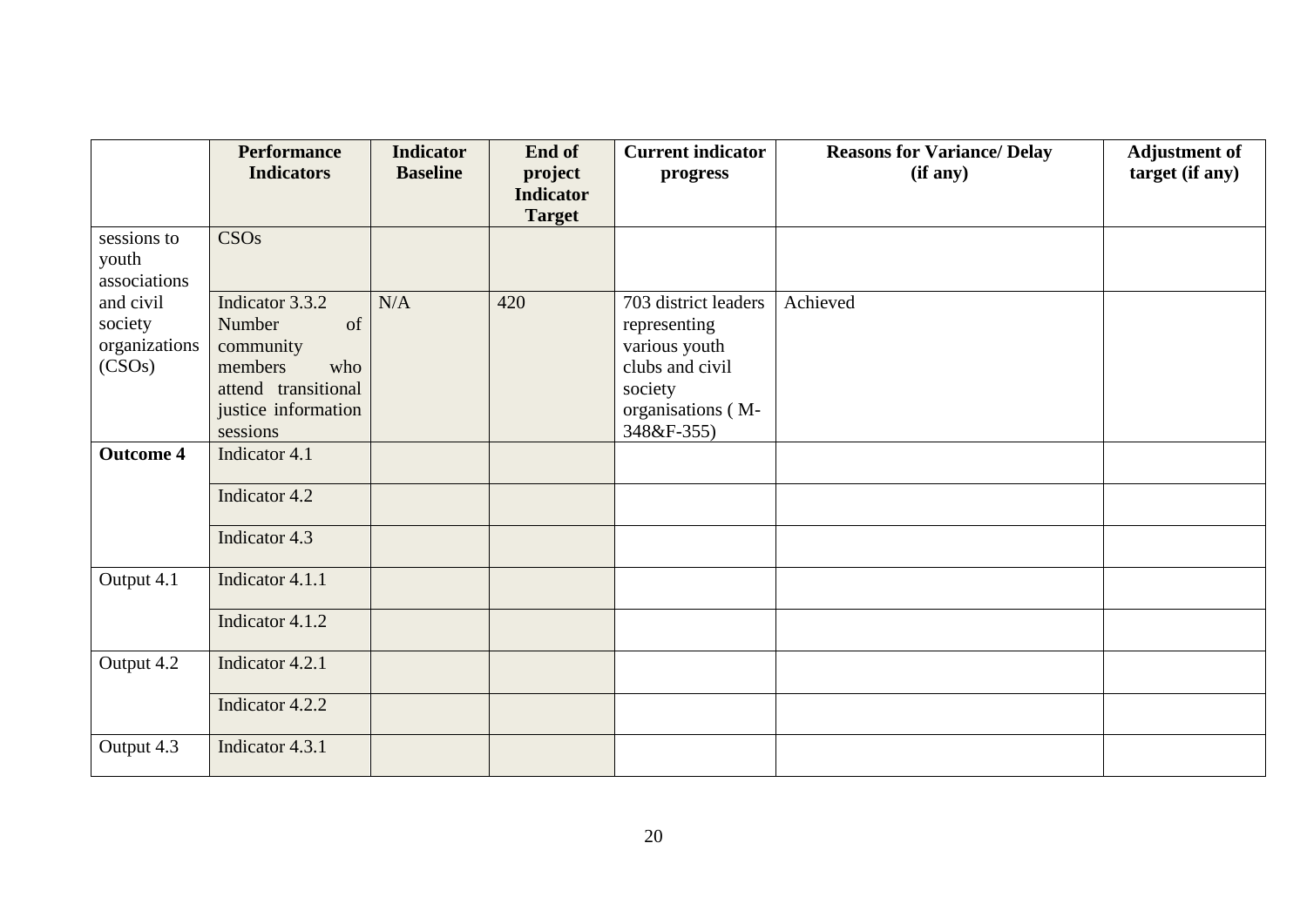| <b>Performance</b><br><b>Indicators</b> | <b>Indicator</b><br><b>Baseline</b> | End of<br>project<br><b>Indicator</b><br>Target | <b>Current indicator</b><br>progress | <b>Reasons for Variance/ Delay</b><br>(if any) | <b>Adjustment of</b><br>target (if any) |
|-----------------------------------------|-------------------------------------|-------------------------------------------------|--------------------------------------|------------------------------------------------|-----------------------------------------|
| Indicator 4.3.2                         |                                     |                                                 |                                      |                                                |                                         |